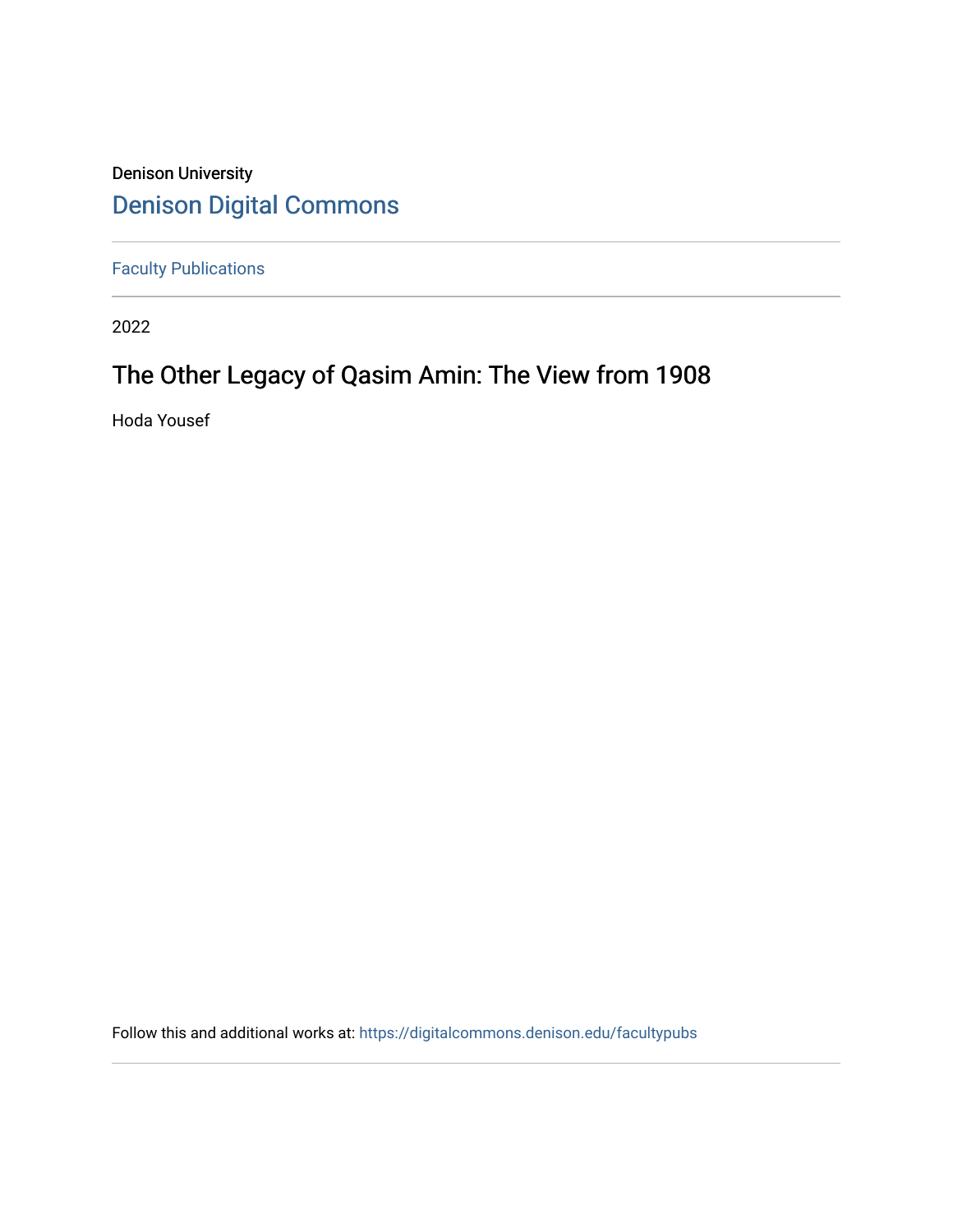#### ARTICLE

### The Other Legacy of Qasim Amin: The View from 1908

Hoda A. Yousef

History Department, Denison University, Granville, OH, USA Email: [yousefh@denison.edu](mailto:yousefh@denison.edu)

#### **Abstract**

In Egyptian popular history and culture, Qasim Amin is often referred to the "father of feminism" or the "liberator of women." However, this was not always the case. Upon his death in 1908, a different legacy emerged in many early eulogies, speeches, biographical sketches, and commemorations of Amin's life. In this early framing of Amin's legacy, his two most famous books were celebrated in ways that minimized the "woman question" while highlighting other aspects of his reforms and work. This allowed Amin's 1908 contemporaries to overlook the divisiveness of his earlier positions in favor of a new sort of fraternal solidarity—one that served the interests of certain political and intellectual male elites. For many of these writers—with a few notable exceptions—Amin was a quintessential reformer and thinker whose interest in the status of women was important insofar as it spoke to the ethos of his intellectual and political projects, not what it could do for women.

Keywords: eulogy; biography; commemoration; Egyptian feminism; Nahda; memory

In April of 1908, Qasim Amin (b. 1863) passed away at the untimely age of forty-four.<sup>1</sup> In eulogizing Amin, one prominent writer, Labiba Hashim, praised him and his work in tones that would become familiar to observers over the next century. Hashim, herself an experienced journalist in the burgeoning women's press, highlighted the aspect of Amin's legacy she most admired: mainly his activism on behalf of women.<sup>2</sup> In this telling, Amin's major accomplishment was the publication of his two most famous books: Tahrir al-Mar'a (The Liberation of Women) in 1899 and al-Marʾa al-Jadida (The New Woman), published the following year. Both were widely read at the turn of the twentieth century and sparked a frenzied public debate about the role of women in Egyptian society.<sup>3</sup> Hashim's admiring tribute credited Amin for waging "a fierce battle in pursuit of women's liberation, from captivity toward freedom." <sup>4</sup> And while she included some basic biographical information about his life, Hashim framed most of her remembrance around the challenges women continued

 $1$  There is some dispute about the year of Amin's birth, with some sources reporting 1865. However, the more accepted date is December 1863.<br><sup>2</sup> Hashim had already written for Anis al-Jalis and started the journal Fatat al-Sharq in 1906. The latter would

remain in publication for another three decades. For more about the women's press of this era, see Beth Baron,

The Women's Awakening in Egypt: Culture, Society, and the Press (New Haven, CT: Yale University Press, 1994).<br><sup>3</sup> For reproductions of the first editions of these works, see Qasim Amin, *Turath Qasim Amin*, ed. ʿAbd al-Mun

Muhammad Saʿid (Cairo: Matbaʿat Dar al-Kutub wa-l-Watha'iq al-Qawmiyya, 2008).<br><sup>4</sup> "Ruz<sup>›</sup> Watani," *Fatat al-Sharq 2*, no. 8 (May 15, 1908): 309. As with many of the eulogies cited here, there was no author byline on this article. However, given that Hashim was the editor and primary writer of the journal, it is safe to assume that she wrote this piece.

<sup>©</sup> The Author(s), 2022. Published by Cambridge University Press. This is an Open Access article, distributed under the terms of the Creative Commons Attribution-NonCommercial-NoDerivatives licence (<http://creativecommons.org/licenses/by-nc-nd/4.0>), which permits non-commercial re-use, distribution, and reproduction in any medium, provided that no alterations are made and the original article is properly cited. The written permission of Cambridge University Press must be obtained prior to any commercial use and/or adaptation of the article.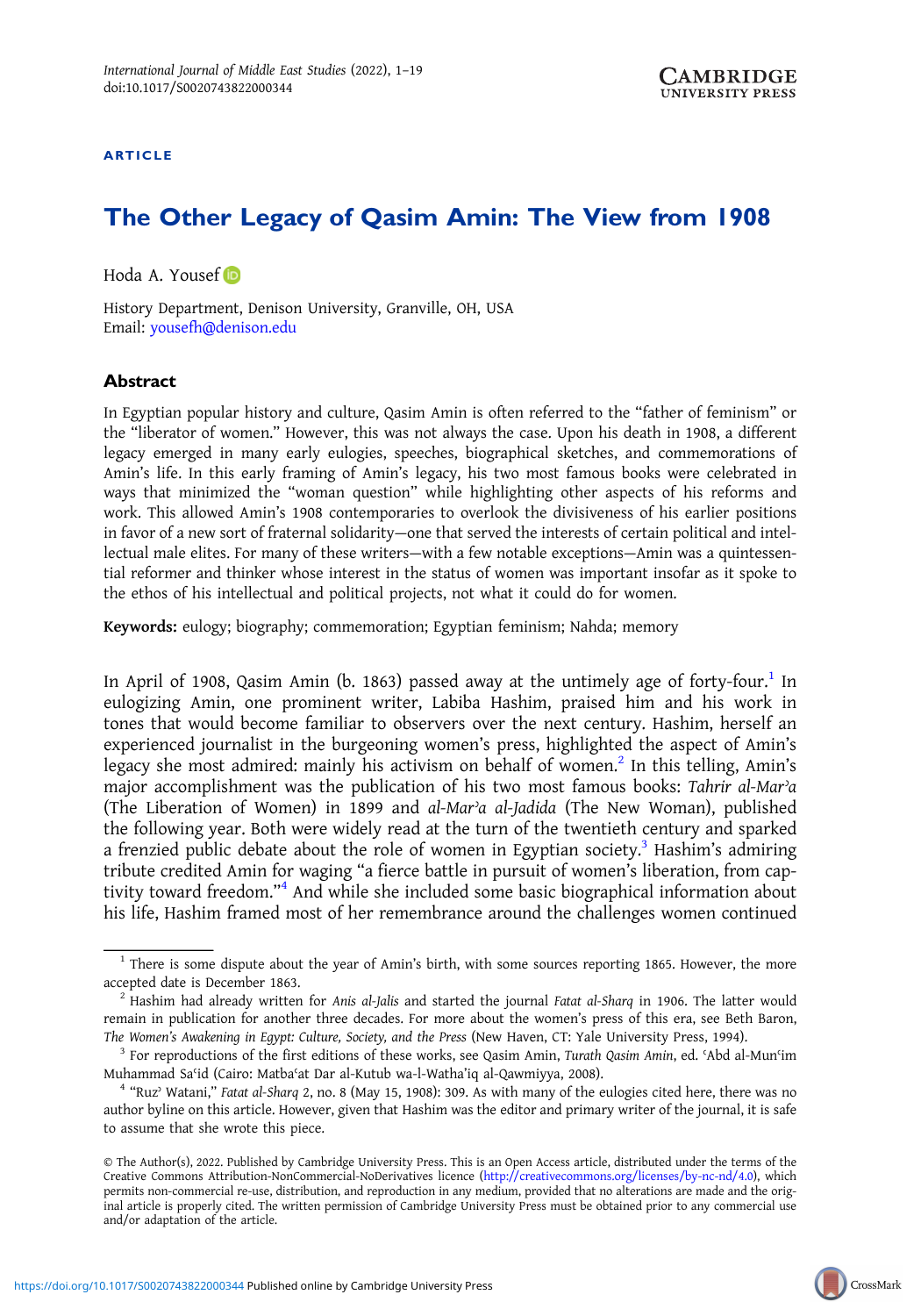to face, acknowledging that Amin died before his hopes had been realized and that there was still much to accomplish.<sup>5</sup> She also did not shy away from addressing what made Amin's books controversial at the time of their publication: his call to the ending of the face-veiling and seclusion of middle- and upper-class women.<sup>6</sup> Hashim's sincere hope was that other men would continue this fight against the tradition of seclusion; Amin, after all, had shown them the path "to achieve the height of glory and perfection." <sup>7</sup> She ended her eulogy with quotes from al-Mar'a al-Jadida—a way to memorialize the writer Amin was with the words he wrote.<sup>8</sup>

That Amin would be remembered as such a champion of women is perhaps not surprising. To this day, in popular histories and culture, Amin's name is nearly synonymous with the early push for women's rights, and it is not uncommon to hear him referred to as the "father of Egyptian feminism" in English or as muharrir al-mar<sup>'</sup>a (liberator of women) in Arabic.<sup>9</sup> However, researchers have been justifiably skeptical about the driving impetus of Amin's proposals for Egyptian women.<sup>10</sup> As a result, scholars have made important strides over the last several decades in contextualizing Amin's contributions and bringing to the fore other activists and writers—many of whom were women—who advocated for changes to their societies.<sup>11</sup> In light of these reassessments, Amin has become a less prominent, if more contested figure in the history of Egyptian feminist movements.<sup>12</sup> Even though he is still the "liberator of women" in the popular Arabic press, among academics he is almost never referred to as the "father of Egyptian feminism" without qualification.<sup>13</sup>

However, Amin's position as the progenitor of a proto-Egyptian feminism was not selfevident in the years after his books were published, nor even upon his death in 1908. It turns out that Hashim's depiction of Amin, while familiar today, was atypical in its own day. From a close examination of the period after Amin's death, a more complicated picture emerges of his status as a champion of women's activism or as the man who freed women of their social restraints. In many early profiles of Amin, the potential impact of his work on women is noticeably absent.

book." Ibid., 312.<br><sup>9</sup> Commemorations of him are ubiquitous. One example of Qasim Amin as liberator in the Egyptian press is Fahmi,

"Qasim Amin: Muharrir al-Marʾa al-Ladhi Sabaq ʿAsrihi," Ruz al-Yusuf, no. 3974 (8 August 2004): 78–79. Marilyn Booth has gathered some of the academic references in "Before Qasim Amin: Writing Women's History in 1890s Egypt," in The Long 1890s in Egypt: Colonial Quiescence, Subterranean Resistance, ed. Marilyn Booth and Anthony Gorman (Edinburgh: Edinburgh University Press, 2014), 365, 393n1.<br><sup>10</sup> Leila Ahmed, Women and Gender in Islam: Historical Roots of a Modern Debate (New Haven, CT: Yale University

Press, 1992), chapter 8; Juan R. I. Cole, "Feminism, Class, and Islam in Turn-of-the-Century Egypt," International Journal of Middle East Studies 13, no. 4 (1981): 387–407; Kenneth M. Cuno, Modernizing Marriage: Family, Ideology, and Law in Nineteenth- and Early Twentieth-Century Egypt (Syracuse, NY: Syracuse University Press, 2015), 83–85, 105– 115; Murad Idris, "Colonial Hesitation, Appropriation, and Citation: Qāsim Amīn, Empire, and Saying 'No,'" in Colonial Exchanges: Political Theory and the Agency of the Colonized, ed. Burke A. Hendrix and Deborah Baumgold (Manchester: Manchester University Press, 2017), 180–216; Yaseen Noorani, Culture and Hegemony in the Colonial Middle East (New York: Palgrave Macmillan, 2010), chapter 4. 11 The reevaluation of this period has resulted in many important interventions, too many to fully cite here.

Among them: Margot Badran, Feminists, Islam, and Nation: Gender and the Making of Modern Egypt (Princeton, NJ: Princeton University Press, 1995); Marilyn Booth, May Her Likes Be Multiplied: Biography and Gender Politics in Egypt (Berkeley, CA: University of California Press, 2001); and Mervat F. Hatem, Literature, Gender, and Nation-Building in Nineteenth-Century Egypt: The Life and Works of 'A'isha Taymur (New York: Palgrave Macmillan, 2011).<br><sup>12</sup> See, for instance, Baron, The Women's Awakening, 4–5.<br><sup>13</sup> Marilyn Booth, "Woman in Islam: Men and the 'Women's Pres

International Journal of Middle East Studies 33, no. 2 (2001): 174. For example, Leila Ahmed memorably suggested Amin was a "son of Cromer and colonialism" for his adoption of British discourses and critiques of Egyptian society. Ahmed, Women and Gender in Islam, 162–63. For another reading, see Idris, "Colonial Hesitation," 182–84.

 $^5$  Ibid., 310–11.<br> $^6$  Like other writers, she used the term taḥajjub, or ḥijāb, which during this period referred to the face-veil as well as "the whole system of secluding women." Beth Baron, "Unveiling in Early Twentieth Century Egypt: Practical and Symbolic Considerations," Middle Eastern Studies 25, no. 3 (1989): 370.<br><sup>7</sup> "Ruz' Watani," *Fatat al-Sharq*, 309, also 311-12.<br><sup>8</sup> She described these quotes as "some lines from his breathes [astur min nafathātihi] that we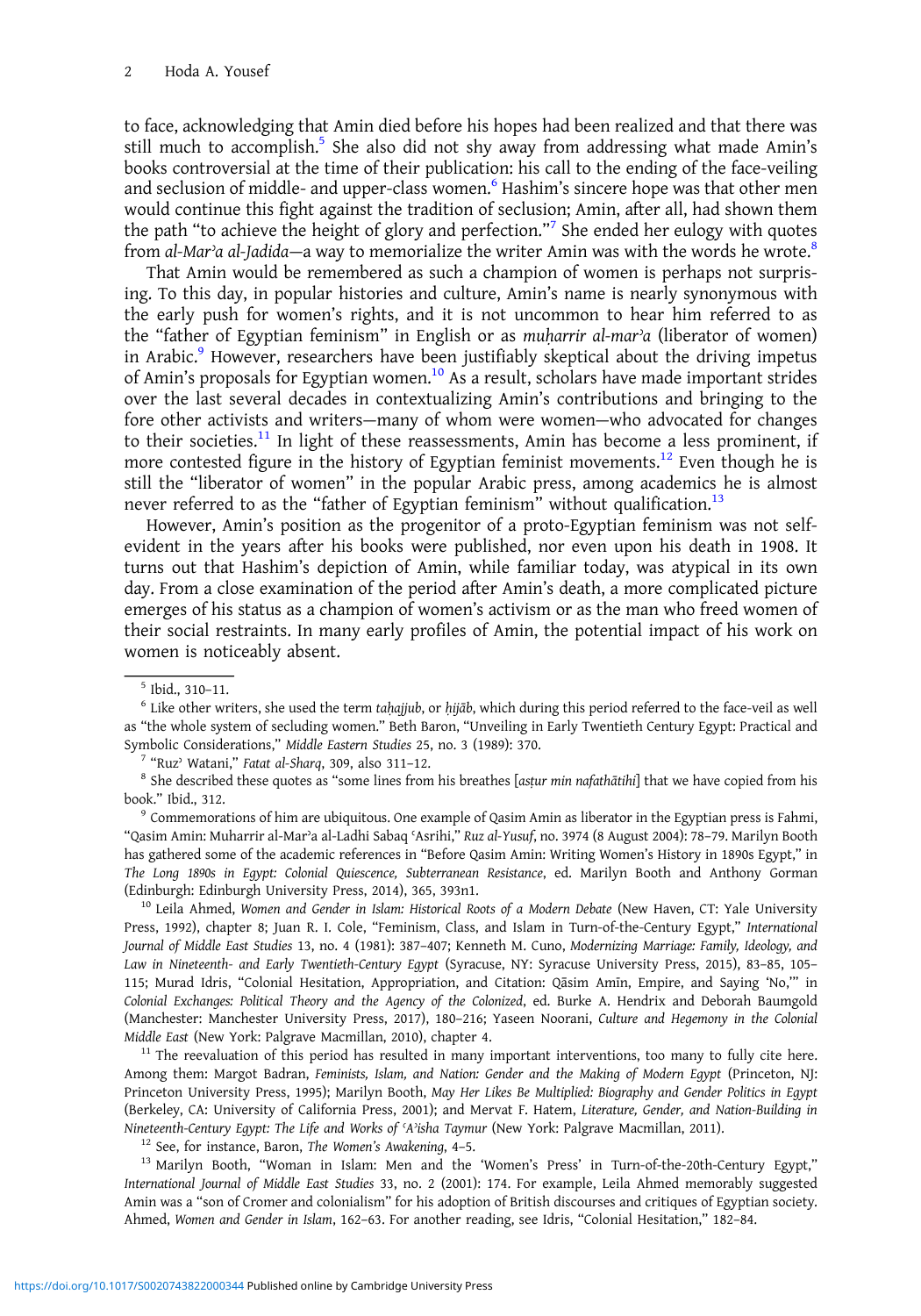Rather, in the earliest stages of Amin's legacy, most male supporters of Amin sought to cast him as one of them—first and foremost as a writer, thinker, and reformer with a broad social agenda. Within this framing of his legacy, Amin's two most famous books were evidence of his intellectual prowess and commitment to national reform, not necessarily a call to an actionable agenda on behalf of women. In fact, as we shall see, both Tahrir al-Marʾa and al-Marʾa al-Jadida were overshadowed in these remembrances in favor of his work on the Egyptian University and a less well-known (at least today), posthumously published book entitled Kalimat li-Qasim Bey Amin (Aphorisms of Qasim Amin).

Ultimately, this other image of Amin served the interests of certain male elites on both intellectual and political fronts. Broadly, the idea of Amin as a quintessential writer and thinker tracked the concerns of many who were heavily involved in the intellectual and linguistic renaissance that has become known as the Arabic Nahda. For these intellectuals—who ascribed to diverse ideological leanings—Amin's biography provided an invaluable articulation of their core reformist commitments. Meanwhile, for political figures associated with Amin, his life provided a useful exemplar for the type of political activism they believed was necessary for Egypt's advancement. This recalibration of Amin's legacy allowed his eulogists to highlight his literary style, his varied intellectual pursuits, and his approach to social reform above all else. When (and if) eulogists did consider the "woman question" (qadiyyat al-marʾa), most were quick to declare Amin's activism a "victory," by focusing on the least controversial of his proposed reforms: the education of women. Among these writers, interest in the reform of women's status was a marker of the stature of a man as a reformer and thinker because of what it said about the ethos of his intellectual and political projects, not what it could do for women.

This alternative legacy is part of larger historical trends. Historians have long noted that the "woman question" was a vehicle to articulate, among other things, ideas about modernity, colonialism, class concerns, masculinity, and social reform (of the family and beyond).<sup>14</sup> In other words, reforming women's social roles was seldom about women themselves. To say this is no great revelation. However, what interests me here is how this inversion was so thoroughly accepted even then: there was little illusion among Amin's contemporary Egyptian audiences that his work was about women's liberation.<sup>15</sup> Most of these early eulogists were, from the onset, consciously focused on the various other reformist projects that Amin could represent, rather than the cause for which he would eventually become most famous.

To examine this early legacy, this article will focus on Arabic-prose eulogies, commemorations, speeches, and biographical sketches that appeared in newspapers and journals after Amin's death in 1908 [\(Fig. 1\)](#page-4-0).<sup>16</sup> The publications surveyed here reflect a subset of the diverse

 $16$  For this study, I focus on full-length articles and biographical sketches and not shorter notices/obituaries or the letters and poems of condolences/commemoration that readers sent into daily newspapers. Also, it should be

<sup>&</sup>lt;sup>14</sup> Cole, "Feminism, Class, and Islam"; Ahmed, Women and Gender in Islam, chapter 8; Booth, "Woman in Islam"; Cuno, Modernizing Marriage; Booth, "Before Qasim Amin"; Ellen Anne McLarney, Soft Force: Women in Egypt's Islamic Awakening (Princeton, NJ: Princeton University Press, 2015), chapter 2; Ellen McLarney, "Reviving Qasim Amin, Redeeming Women's Liberation," in Arabic Thought against the Authoritarian Age: Towards an Intellectual History of the Present, ed. Jens Hanssen and Max Weiss (New York: Cambridge University Press, 2018). Regarding masculinity, see Wilson Chacko Jacob, Working Out Egypt: Effendi Masculinity and Subject Formation in Colonial Modernity, 1870–1940 (Durham, NC: Duke University Press, 2011). In addition, both Hoda Elsadda and Marilyn Booth make the case that, for this period, although the issue of a "man question" was not explicitly articulated in the same way as the "woman question," it was nevertheless a subtext to much of the discussion around gender and social reform. Hoda Elsadda, "Imaging the 'New Man': Gender and Nation in Arab Literary Narratives in the Early Twentieth Century," Journal of Middle East Women's Studies 3, no. 2 (2007): 35; Booth, "Woman in Islam," 174.<br><sup>15</sup> Although here I am focusing on the reaction in Egypt, the reception of his work across the Muslim world would

be a fascinating study. For example, Amin's Liberation of Women was translated into Ottoman Turkish and as early as 1900 it was being partially translated and adapted into Farsi. Afsaneh Najmabadi, "Crafting an Educated Housewife in Iran," in Remaking Women: Feminism and Modernity in the Middle East, ed. Lila Abu-Lughod (Princeton, NJ: Princeton<br>University Press, 1998), 100-102.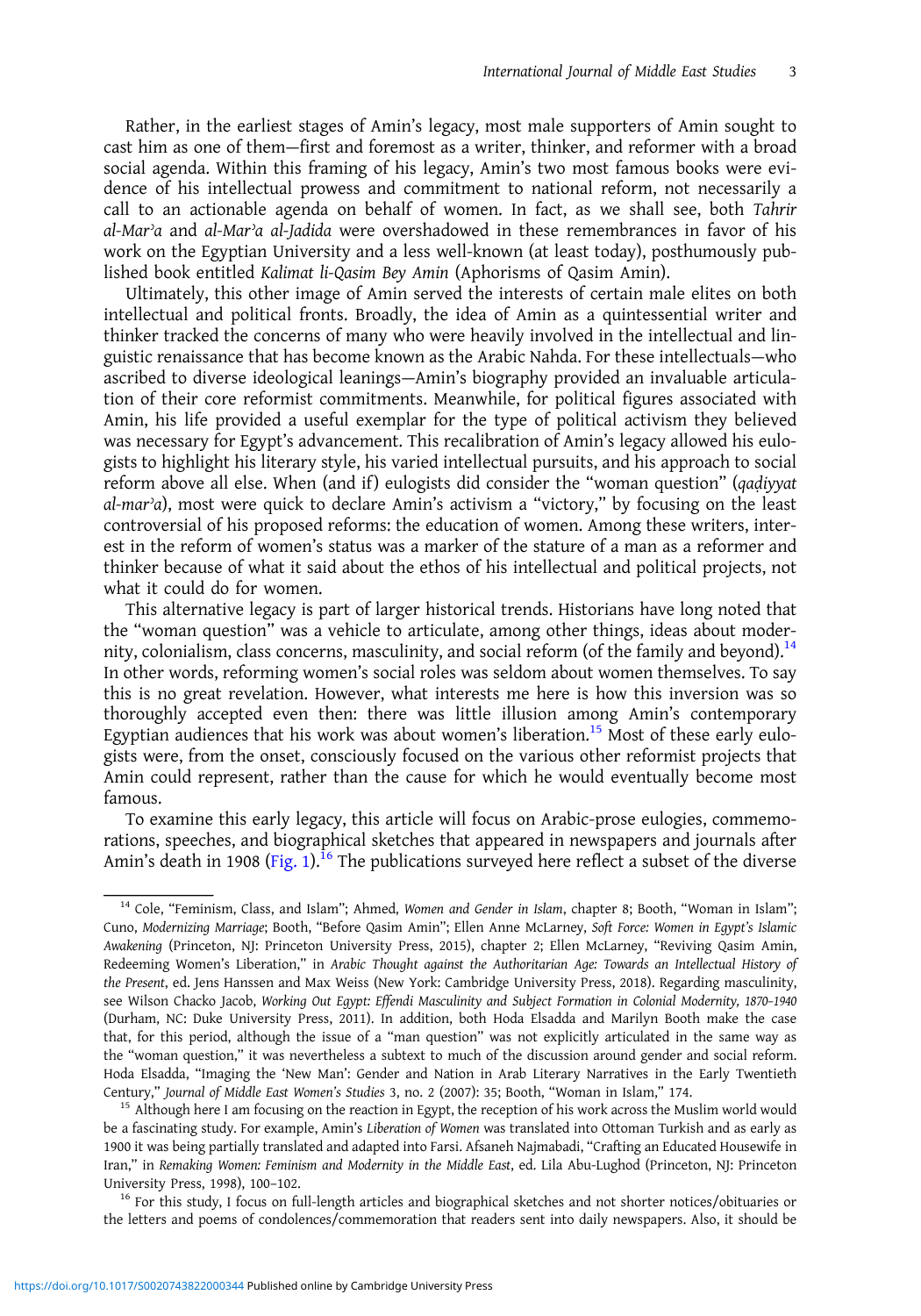<span id="page-4-0"></span>

Figure 1. Al-Hilal's cover page on Qasim Amin, June 1, 1908.

Egyptian press of the time: the major dailies al-Ahram (The Pyramids), al-Jarida (The Newspaper), al-Liwaʾ (The Banner), al-Muʾayyad (The Supporter), and al-Muqattam (The Mokattam), as well as the two famous monthly literary journals, al-Muqtataf (The Collection) and al-Hilal (The Crescent), and the leading Islamic reformist publication, Muhammad Rashid Rida's al-Manar (The Lighthouse). I have also drawn on relatively lowercirculation periodicals, such as al-Jami'a (The Gatherer), Majallat Sarkis (Sarkis Journal), and al-Muhit (The Ocean), which published full articles on Amin upon his death. Women were also actively publishing and writing during this period, albeit in different tones than used by most of their male contemporaries. Figures such as Malak Hifni Nasif commented on Amin and his ideas, and both Labiba Hashim's Fatat al-Sharq (The Young Woman of the East) and the newly established al-Jins al-Latif (The Gentle Sex, 1908–25) by Malaka Sa'd eulogized Amin at length.

noted that this is not an exhaustive sweep of the entire Egyptian press landscape of 1908. For example, beyond the publications surveyed here, several others offered heartfelt notices acknowledging Amin's death. Rami ʿAta Siddiq reproduced several of these in his introduction "Qasim Amin wa-Kalimat al-Tanwir," in Kalimat li-Qasim Amin (Cairo: Majlis al-A<sup>c</sup>la li-l-Thaqafa, 2009), 23-40. On using and reading obituaries from this period, see also Hussein A. H. Omar, "'Snatched by Destiny's Hand': Obituaries and the Making of Class in Modern Egypt," History Compass 15, no. 6 (2017).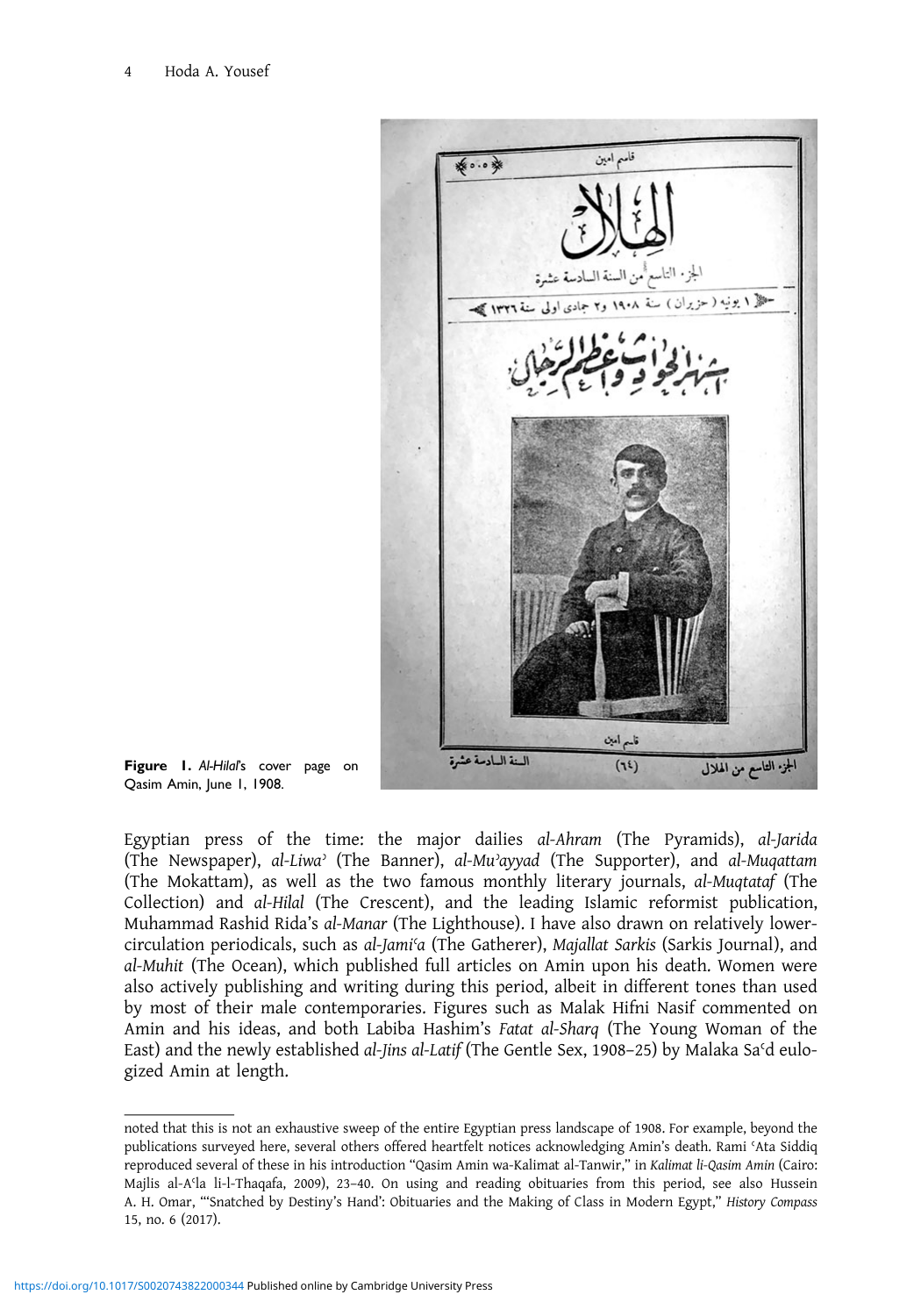This focus on published eulogies, funeral commemorations, and speeches does have its limitations. Quite simply, they represent views of those who admired Amin enough to memorialize his life, often in the most effusive ways possible. After all, as Salah Hassan has noted, "eulogies and written tributes more generally affirm the importance of the deceased, asserting the continuing relevance of their lives even in death. But, beyond praising the individual who is the subject of the tribute, eulogies are also about the author, whose bond with and commitment to the deceased is confirmed by the text."<sup>17</sup> In much the same way, the eulogists examined here were self-selecting; they were sympathetic by design. But, even as they articulated a supposedly exemplary life and legacy, what they privileged and what they ignored reflect the priorities of their particular 1908 worldview. Put simply, if somewhat redundantly, how they chose to praise Amin gives us a sense of what they thought was praiseworthy. In most cases, this was his personal characteristics and status as a social thinker and reformer, and not his potential impact on the lives of Egyptian women. Given that Amin's previous stances were not universally accepted, one can easily imagine how another source base—one not based in elite literary circles—could produce a thoroughly different narrative about the same man. It is worth acknowledging the particularity of this myth building from the outset and examining it on its own terms: as an expression of one alternative to the legacy that would later predominate.

#### Qasim Amin and His Work

Qasim Amin's lifetime spanned a period of significant political and social change in Egypt.<sup>18</sup> The year Amin was born, 1863, Ismaʿil Pasha (r. 1863–79) took the reins of the country as the fifth ruler in the dynasty established by Mehmet Ali Pasha earlier in the century. By 1881, when Amin was studying in France to complete his law training, the Egyptian state, after years of crushing debts, was under the fiscal control of its European creditors. The Egypt that Amin returned to in 1885 was contending with a British occupation and experiencing the increased stirrings of nationalist and anti-colonial movements that would only accelerate in the early twentieth century as the British presence began to weigh on social, economic, and civic life.

During this period, the Nahda also fueled a flood of translations and new publications as well as a revival of classical Arabic literature. Educated men and women began reassessing the nature of Arab society and the classical and Islamic heritage, while contemplating new visions of modernity and reform particularly in light of growing colonial impositions and nationalist movements.<sup>19</sup> They added to their rich Arabic canon new European literature on positivism, cultural evolution, education, political freedom, and even the role of national cultures in the success or failure of a society.<sup>20</sup> Amin made his own contributions to this heady political milieu by writing articles for the daily paper al-Muʾayyad on various social issues and publishing a book refuting the anti-Egyptian and anti-Muslim views of a prominent European visitor.<sup>21</sup>

<sup>&</sup>lt;sup>17</sup> Salah D. Hassan, "Passing Away: Despair, Eulogies, and Millennial Palestine," Biography 36, no. 1 (2013): 36.<br><sup>18</sup> For more of Amin's biography, see Mary Flounders Arnett, "Qāsim Amīn and the Beginnings of the Femini Movement in Egypt" (PhD diss., Dropsie College for Hebrew and Cognate Learning, 1965).<br><sup>19</sup> For an exploration of the Nahda as an epistemological consequence of and reaction to the larger structural

changes occurring during this period, see Stephen Sheehi, "Towards a Critical Theory of Al-Nahḍah: Epistemology, Ideology and Capital," Journal of Arabic Literature 43, no. 2–3 (2012): 269–98. See also Stephen Sheehi, Foundations of Modern Arab Identity (Gainesville, FL: University Press of Florida, 2004).<br><sup>20</sup> For example, see Omnia El Shakry, The Great Social Laboratory: Subjects of Knowledge in Colonial and Postcolonial

Egypt (Stanford, CA: Stanford University Press, 2007); and Marwa Elshakry, Reading Darwin in Arabic, 1860–1950 (Chicago: University of Chicago Press, 2013).<br><sup>21</sup> The articles initially appeared between 1895 and 1898 under a pen name and were published anonymously as a

book in 1898 under the title Asbab wa-Nata'ij wa-Akhlaq wa-Mawa'iz. See Amin, Turath Qasim Amin, 125-212. Meanwhile, Amin's 1894 French work, Les Égyptiens: réponse á M. le duc d'Harcourt, was a response to L'Égypte et les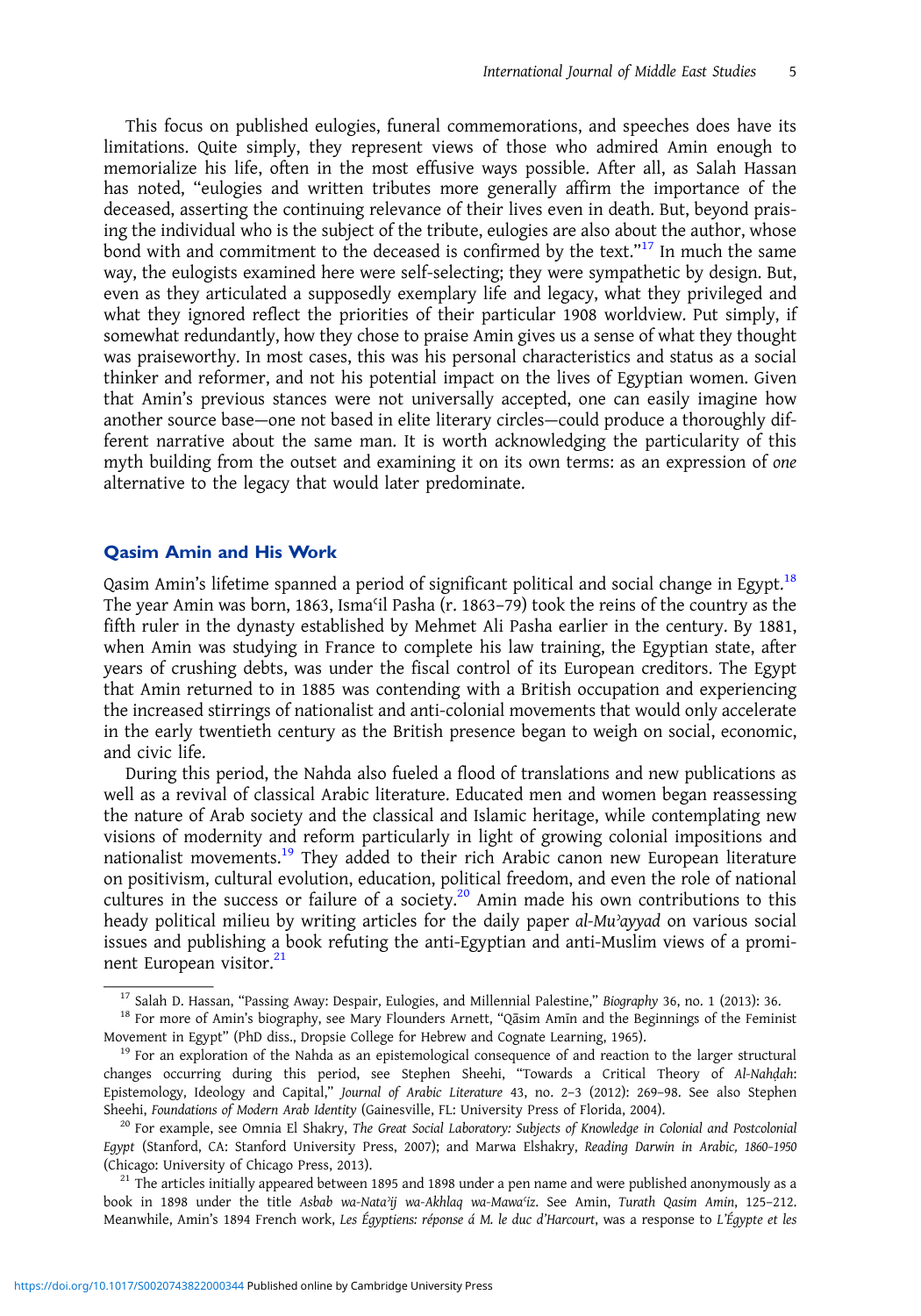In this environment, the contours of what become known as the "woman question" began to take shape. By the time the Nahda was in full swing in the late nineteenth century, the role of women in Egyptian society was being debated in various journals and newspapers, among leading female writers, and in the women's press. $22$ 

In Tahrir al-Marʾa, Amin elaborated on these already circulating ideas, explicitly linking the progress of a given society to the status of its women. In what Kenneth Cuno has called the "family ideology" of the era, Amin echoed the sentiment that women were the bedrock of the Egyptian family, the reform of which was necessary for the nation. $^{23}$  On this front Amin saw much to improve: he critiqued the lack of women's education, marriage and divorce practices, and the veiling and seclusion of upper-class women. He also took a rather dim view of Egyptian women in their present circumstances, critiquing their roles as mothers and wives. Although many of his proposals had been broached in other forums, a confluence of factors seems to have made Amin's work unusually contentious.<sup>24</sup> Here was a book dedicated to the "woman question," written by a Muslim man, who was a distinguished judge and who was well known to the intellectuals of his day.<sup>25</sup> Amin's book did receive some favorable reviews from journals such as Jurji Zaydan's al-Hilal and Alexandra Avierino's Anis al-Jalis, and there was no shortage of commentators willing to defend him on one point or another.<sup>26</sup> But on the other side, several prominent men, among them Tal'at Harb, Muhammad Farid Wajdi, and Shaykh Bulaqi of al-Azhar, took to the press to assail his ideas, particularly on the issue of face-veiling/seclusion ( $hij\bar{a}b$ ).<sup>27</sup> For some of these opponents, his views represented a dangerous abdication to European influence and, for others, a willful misreading of Islamic texts.<sup>28</sup> Regardless, critics seemed to agree that Amin's ideas were an existential threat to Egyptian culture and religion.

Amin was undeterred by the maelstrom and, a year later, published al-Mar'a al-Jadida, in part as a rebuttal to his detractors, but also as an amplification of his argument that Muslim societies had to follow the path laid out by Europe if they wished to succeed. According to one observer, the debate over his works ran hot for a year or two, before burning itself out.<sup>29</sup> Amin then turned his attention to other issues, mainly the establishment of Egypt's first university.

In terms of writing, after his famous foray into the spotlight, he seems to have confined most of his energies to a private journal, or notebook, of "thoughts." This collection consisted of aphorisms on various social and political issues and ranged from art and religion to love and redemption; some were short and succinct, others were longer expositions or stories.<sup>30</sup> On the whole, most of the entries were Amin's personal, and often caustic, musings on Egyptian life and society. If there were any thematic threads to this collection, they would

Égyptiens (1893), by Charles François Marie, then the Duke of Harcourt, who had traveled in Egypt and, in classic Orientalist fashion, published his critique of Egyptians and their national character, martial capabilities, and cultural practices, including the treatment of women. See Jacob, Working Out Egypt, 59–62; and Idris, "Colonial Hesitation," 184–86.<br><sup>22</sup> See Booth, "Before Qasim Amin."

<sup>&</sup>lt;sup>23</sup> Cuno, Modernizing Marriage, 83-85, 105-15.<br><sup>24</sup> Booth, "Before Qasim Amin"; Badran, *Feminists, Islam, and Nation*, 16-19.<br><sup>25</sup> Booth, "Woman in Islam," 178.<br><sup>25</sup> "Tahrir al-Mar<sup>3</sup>a," *Anis al-Jalis 2*, no. 11 (Novem 1899): 542–52; Arnett, "Qāsim Amīn and the Beginnings of the Feminist Movement in Egypt," 103–6.<br><sup>27</sup> Several of these were later published as books: Muhammad Bulaqi, *al-Jalis al-Anis: fi al-Tahdhir ʿAmma fi Tahrir* 

al-Marʾa min al-Talbis (Cairo: Matbaʿat al-Maʿarif al-Ahliyya, 1899); Talʿat Harb, Tarbiyat al-Marʾa wa-l-Hijab (Cairo: Matba'at al-Taraqqi, 1899).<br><sup>28</sup> Juan Cole suggests that these responses also had a class dimension, with lower middle-class men seeking to

challenge the new, Westernizing upper-middle elite, as represented by Amin. Cole, "Feminism, Class, and Islam."<br><sup>29</sup> "Qasim Bey Amin: Nasir al-Mar'a al-Muslima wa-l-Da<sup>c</sup>i ila Islah al-ʿA'ila," al-Hilal 16, no. 9 (1 June 1

Flounders Arnett, "Aphorisms by Qasim Amin," in "Qāsim Amīn and the Beginnings of the Feminist Movement in Egypt." A full reproduction of the Arabic original edition can also be found in Amin, Turath Qasim Amin, 622–84.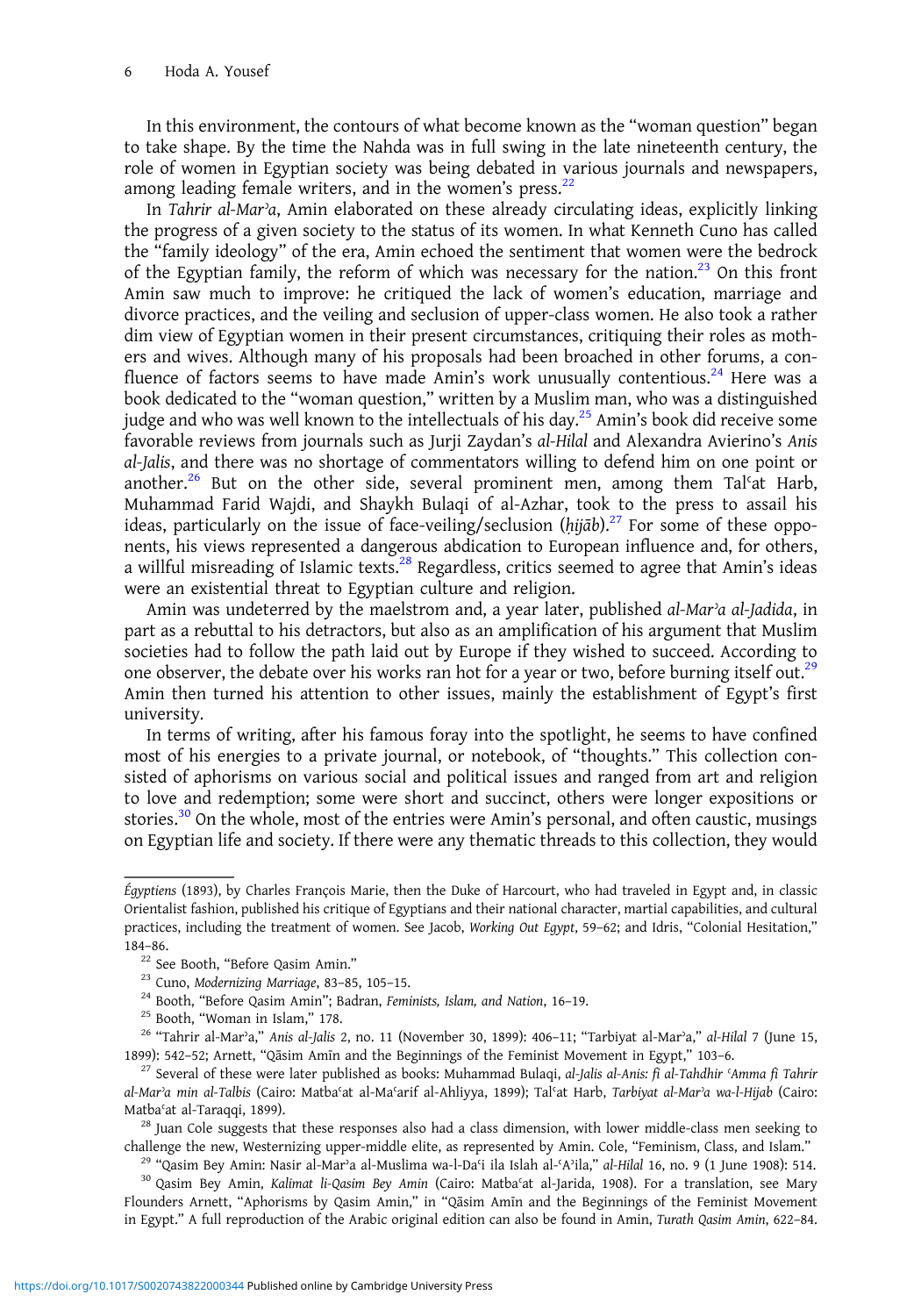be the hypocrisy of so-called educated society and the idea of political and intellectual freedom. Meanwhile, only a handful of aphorisms echoed stances from his books, mainly pointing out the injustice of Egyptian divorce traditions.<sup>31</sup> Rather, women, as well as men, appeared as caricatures in his morality tales. These aphorisms in some ways echoed his earlier depictions of Egyptian women: women who veiled but still provocatively dressed, or who made a scene during funerals, or who could (ideally) serve as objects of beauty and happiness in a marriage. His experience in the public eye also seems to have left its mark. The vicissitudes of public opinion and the necessity that writers speak their mind were recurring topics. It is perhaps ironic that after he had stayed out of the literary limelight for so long, it was this work, as we shall see, that played a major role in the crafting of Amin's early legacy.

#### The Politics of Eulogizing Amin

The biographical genre has long been a productive space for writers to rearticulate values and ideals. Biographical sketches (tarājim) have been a mainstay of the Islamic tradition, almost since its inception. Likewise, eulogies and poetic panegyrics were the regular subject of poets and writers alike. By the late nineteenth century, biographical sketches of eminent men and women were regularly featured in journals and newspapers. For their audiences, biographies of prominent men and women served myriad purposes as exemplars—some in deeply gendered, allegorical, and/or symbolic terms.<sup>32</sup>

In this regard, Amin's legacy became a constructive space within which to articulate an explicitly modern ideal, particularly for the intellectual and writing classes. In the spirit of the Nahda, Amin was viewed as the quintessential intellectual figure: a man who was concerned with reform and society—women included—but whose legacy spoke to more fundamental concerns, or at least those deemed more fundamental to the mostly male readership of the day. In eulogies he was most frequently referred to as a thinker (mufakkir), a reformer (muṣliḥ), a writer (kātib), as well as a patriot (waṭanī). For example, the Coptic landowner and political activist Akhnukh Fanus eulogized Amin as a thinker-reformer (muṣliḥan mufak $k$ iran). $33$  Muhammad Rashid Rida counted Amin among the well-known social reformers of his time (min al-muslihīn al-ijtimā iyyīn) in addition to being a deep thinker and effective writer.<sup>34</sup> A letter from the Higher School's Club described Amin as "one of the geniuses undertaking the intellectual renaissance (al-nahḍa al-ʿilmiyya) and working to spread social and civilizational principles."<sup>35</sup> Al-Mu'ayyad, under its founding editor Shaykh 'Ali Yusuf, also grieved Amin's death as a national loss, citing Amin as "among the greatest fighters for reforming the social body" (min akbar al-mujāhidīn fī iṣlāḥ al-hay'a al-ijtimāʿiyya).<sup>36</sup> On the whole, Amin was seen as an example of modern thinking, writing, and activism on behalf of his country and people—more so than on behalf of women specifically.

Those most closely invested in reshaping Amin's legacy also had a political incentive. The year 1908 was a politically sensitive moment. The British occupation had suffered a political and moral blow with the events and aftermath of the Dinshaway incident in 1906 and the

<sup>&</sup>lt;sup>31</sup> Amin, Kalimat, 36–37; Arnett, "Aphorisms," #67–69.<br><sup>32</sup> Yoav Di-Capua, Gatekeepers of the Arab Past: Historians and History Writing in Twentieth-Century Egypt (Berkeley, CA: University of California Press, 2009), 14, chapter 6. On female biographies, particularly by Zaynab Fawwaz, see Booth, May Her Likes Be Multiplied.<br><sup>33</sup> Quoted in "Ta'bin Qasim Amin," al-Jarida, May 11, 1908.<br><sup>34</sup> "Musab Misr bi-Qasim Bey Amin," al-Manar 11, no. 3 (May 1, 1908): 229.<br><sup>35</sup> "Nadi al-Madaris al-'Ulya," al-Jarida, May 14, 1908

was a supporter of the palace and a prominent Muslim and Egyptian publisher at a time when many publications were led by Syrian/Lebanese Christians. Al-Muʾayyad is often cast as a religiously conservative and pan-Islamic paper, but it covered the death of Amin (a writer they had once published) and his funeral commemorations closely. For more on Yusuf and his political leanings, see "Yusuf, Shaykh 'Ali (1863 – 25 October 1913)," in Arthur Goldschmidt, Jr., Biographical Dictionary of Modern Egypt (Boulder, CO: Lynne Rienner Publishers, 2004), 230–31.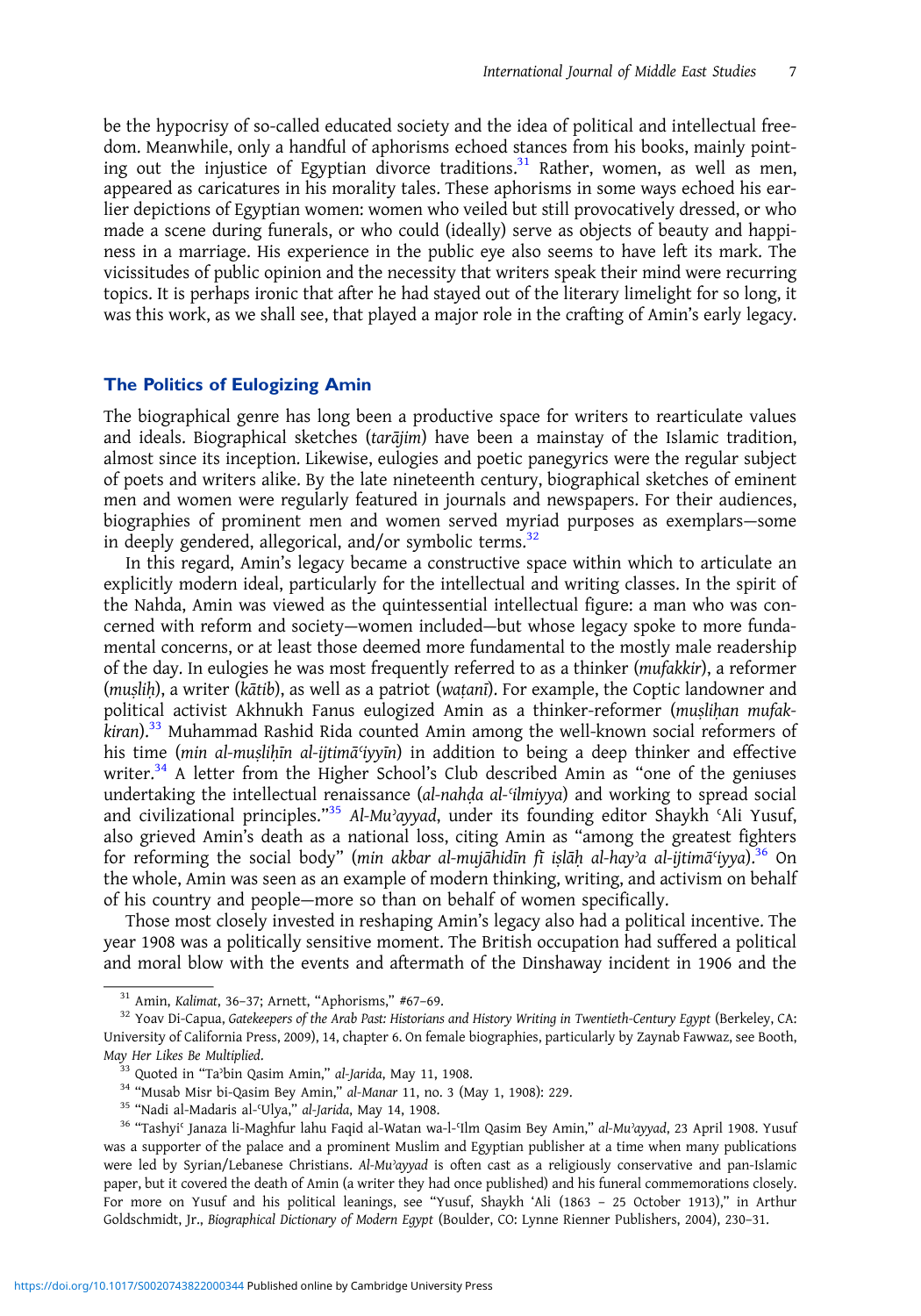subsequent retirement of Lord Cromer as high commissioner.<sup>37</sup> The international economic crisis of 1907 also did not help matters, hitting the Egyptian economy hard over the next few years.

Meanwhile, nationalist party politics was coming into its own. The famous nationalist leader Mustafa Kamil had led on a largely populist and anti-British platform. His Hizb al-Watani (Nationalist Party), formally founded in 1907, was strident in its demands for constitutional representation and full independence from the British. Another group—to which Amin belonged—had coalesced in 1907 into the Umma (People's) Party. They shared many of the same goals as Kamil's group for a constitutional government, but drew more heavily on intellectuals and economic elites (e.g., landowners and rural notables). The Umma Party also tended to be more interested in European-style reforms and ideas, more tolerant of the British presence, and more secular in outlook. $38$  On occasion, these political differences were on display in the coverage of Amin's death as rival newspapers (and the parties/factions they supported) attempted to score rhetorical or political points.<sup>39</sup>

Yet, despite these differences, newspapers across the political spectrum cast Amin as a writer and thinker worthy of note, irrespective of his previous positions. This is probably most stark in the case of the Watani Party paper, al-Liwaʾ, in 1908, under its editor Shaykh ʿAbd al-ʿAziz Jawish. The paper had not been reluctant to criticize Amin in ways small and large in the past.<sup>40</sup> Nevertheless, the unsigned April obituary contained unqualified praise for Amin's recent work on the university project and framed the 1899/1900 controversy this way:

He wrote two books in Arabic, Tahrir al-Marʾa and al-Marʾa al-Jadida, that summarized his opinions on this serious matter. There was a lot of talk about them in the clubs and newspapers discussed them for many days, among them al-Liwa<sup>2</sup>. It is what made him become known for [his] strength of example, quickness of mind, and rare integrity and other characteristics that gave him a high place in the hearts of those who knew him . . . in addition to the soundness of his thought, his steadfastness on his opinions, and other assets that only come together in great men. $41$ 

The significance of these books, while not minimized, was redirected toward the greatness of their author, not the cause they purportedly championed.

 $37$  The incident was a conflagration between British colonial officers who were pigeon hunting and the locals of Dinshaway. After two British officers were wounded and one later died from heatstroke, the British authorities decided to make an example of the village: thirty-two villagers were found guilty of murder, four of whom were executed. The trial became a rallying cry for the growing anti-colonial, nationalist movement.<br><sup>38</sup> Walid Kazziha, "The Jaridah-Ummah Group and Egyptian Politics," *Middle Eastern Studies* 13, no. 3 (1977): 373–85;

Israel Gershoni, "The Evolution of National Culture in Modern Egypt: Intellectual Formation and Social Diffusion, 1892– 1945," Poetics Today 13, no. 2 (1992): 325–50; Siddiq, "Qasim Amin wa-Kalimat al-Tanwir," 49–53. Siddiq makes the case that Amin was an intellectual who was particularly well suited for the Umma Party and its outlook.<br><sup>39</sup> For example, this was on display when it came to a dust-up surrounding the speech of Ibrahim al-Hilbawi (dis-

cussed below) who was the prosecuting lawyer in the infamous Dinshaway trial. Although reprinted in several papers, the speech was not actually delivered at the scheduled commemoration. Al-Jarida cast this as a misunderstanding. Al-Liwa<sup>,</sup> interpreted it as a rejection of al-Hilbawi by organizers and an audience who would not have tolerated listening to "the lawyer of Dinshaway" while commemorating someone like Amin. "Khutbat al-Ustadh Hilbawi Bey," al-Jarida, June 8, 1908; "Haflat Taʾbin," al-Liwaʾ, June 7, 1908. For more on al-Hilbawi, see "Al-Hilbawi, Ibrahim (1858 – 20 December 1940)," in Goldschmidt, Biographical Dictionary of Modern Egypt, 78.<br><sup>40</sup> Al-Liwa<sup>,</sup> had published several rebuttals of Tahrir al-Mar<sup>,</sup>a and al-Mar<sup>,</sup>a al-Jadida. More recently, it had taken an

admittedly small issue with a line in a speech Amin gave on the university, wherein he said, "true patriotism speaks little." Al-Liwa<sup>3</sup> editors countered that speeches were quite important to motivate people to do patriotic acts. This quibbling might have had more to do with the Watani Party's concerns about the direction of the university committee more broadly. Donald M. Reid, Cairo University and the Making of Modern Egypt (Cambridge, UK: Cambridge University Press, 1990), 29; "Khutbat Qasim Bey Amin," al-Liwa<sup>2</sup>, 19 April 1908.<br><sup>41</sup> "Inna li-l-Lahi wa-Inna ilayhi Raji'un," al-Liwa<sup>2</sup>, 22 April 1908.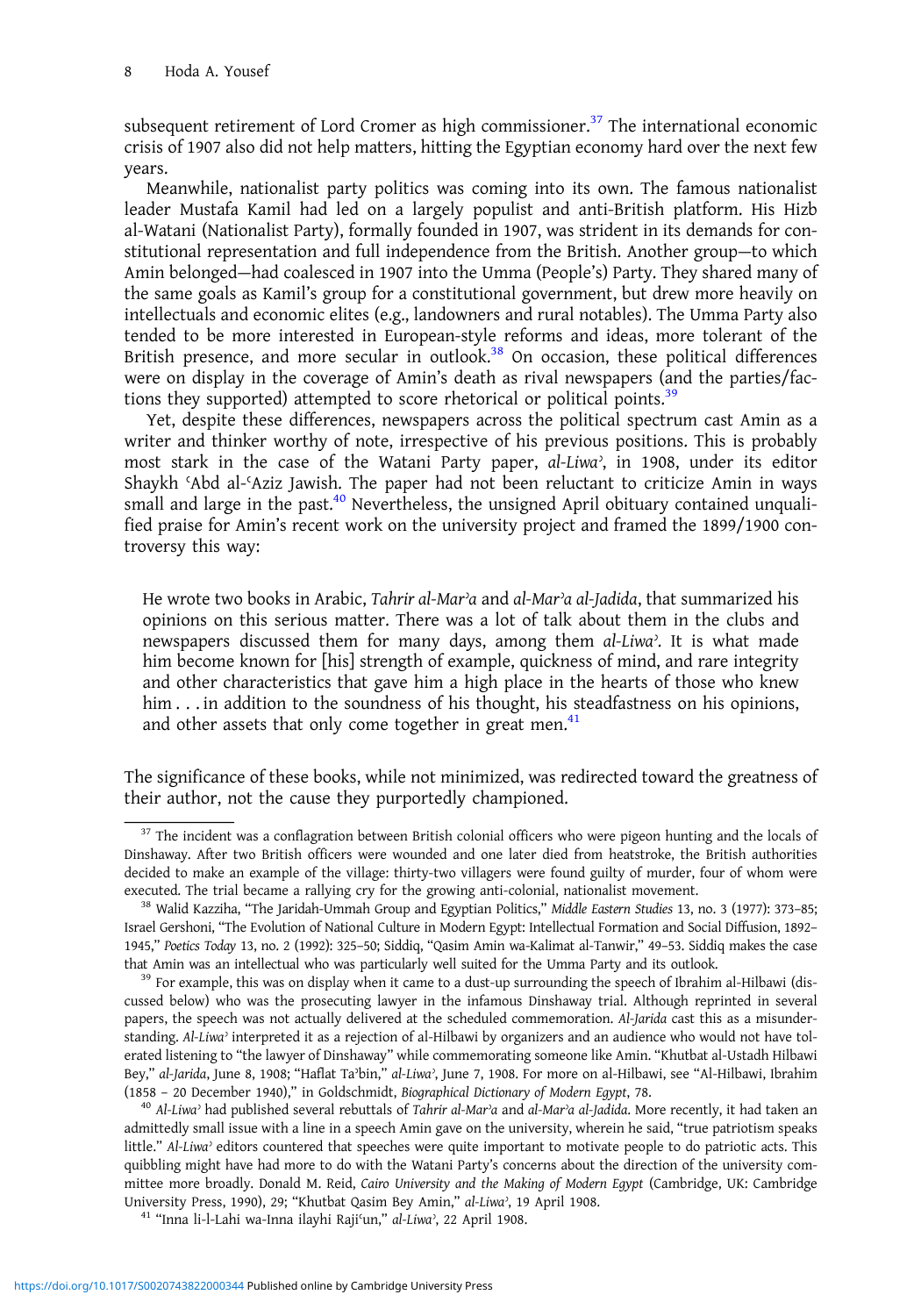Given this environment, many eulogists pointedly avoided excerpting from his two most famous books. Of the eulogies surveyed here, only those published by Labiba Hashim and Jurji Zaydan included extended quotes from Tahrir al-Marʾa or al-Marʾa al-Jadida. <sup>42</sup> The pro-British newspaper al-Muqattam was the only publication to take the occasion of Amin's death to republish a long section from al-Mar'a al-Jadida, which drew from the chapter entitled "al-Tarbiya wa-l-Hijab" (Upbringing and Seclusion).<sup>43</sup> However, even in doing so, al-Muqattam's editors may have wanted to soften the hard edges of the debate on women: the reprint renamed the chapter "al-Tarbiya wa-l-Taʿlim" (Upbringing and Education) and excised the chapter's opening paragraph, which contained a direct criticism of seclusion. In service of their political leanings, the editors did keep Amin's blistering critique of the political, social, and scientific underdevelopment of Islamic civilizations, particularly in comparison with the achievements of the West.<sup>44</sup>

Yet, al-Muqattam aside, on the whole, there seemed to be an attempt to reconcile Amin's previous positions with the nationalist ethos of the moment. This was perhaps most notable in al-Jarida, the party organ for Amin's own Umma Party, and in the writings of its editor, Ahmad Lutfi al-Sayyid. In the days after Amin's death, two front-page articles were published on Amin and, although neither article included a byline, the first-person accounts they contain make it clear that Lutfi al-Sayyid was the author. Like others, Lutfi al-Sayyid focused on Amin's drive to understand Egypt's problems, philosophical stances, and character, as well as his advocacy for the reform of women and the Egyptian family.<sup>45</sup> But more so than other publications, these articles also directly sought to address critiques of Amin on two fronts: his religious faith and his patriotism. In this telling, Amin was as much a defender of religion as of social reforms and science. As evidence, Lutfi al-Sayyid cited Amin's personal principles and his 1894 defense of Egyptian and Islamic practices, particularly regarding women, in Les Égyptiens: réponse á M. le duc d'Harcourt. <sup>46</sup> In addition, Lutfi al-Sayyid affirmed that Amin's ideas about women had ultimately been in service of the Egyptian family, the reform of which was the first stepping-stone to the freedom and independence of the nation as a whole.<sup>47</sup> And while some (unnamed) people claimed that Amin's ideas about women were English in origin and aided the British occupation, Amin had only ever wished to improve Egyptian society.<sup>48</sup> Lutfi al-Sayyid also recounted a personal conversation with Amin in which the latter recognized the growing nationalist feeling as the "hope for the future" and ultimate path to independence.<sup>49</sup> Unlike some disinterested older elites and scholars, Amin was cast as a man of conviction who used his pen in service of his patriotic and religious convictions, as much as his social reformist ones.<sup>50</sup>

Al-Jarida was not the only publication that sought to cast Amin in this light. Several publications seeking to appeal to educated, patriotic audiences chose to focus on nationalist/ reformist projects, such as the new university, and Amin's intellectual spirit more than what had been Amin's divisive advocacy on behalf of women.

<sup>&</sup>lt;sup>42</sup> "Ruz<sup>3</sup> Watani," Fatat al-Sharq; "Qasim Bey Amin," al-Hilal.<br><sup>43</sup> "Al-Tarbiya wa-l-Taʿlim," al-Muqattam, 22 May 221908. This mostly corresponds with the first half of the chapter. Amin, *Turath Qasim Amin*, 548-77.<br><sup>44</sup> As we shall see, most publications tried to soften these critiques with aphorisms such as those cited below.<br><sup>45</sup> "Qasim Bey Amin: al-Qudwa al-Hasana 1," *al-Jarida*, 25 April 1

al-Jarida, 26 April 1908.<br><sup>46</sup> "Qasim Bey Amin: al-Qudwa al-Hasana 2," al-Jarida. This line of defense also appears in al-Manar, al-Liwa<sup>3</sup>, and

other publications.<br><sup>47</sup> "Qasim Bey Amin: al-Qudwa al-Hasana 1," *al-Jarida.*<br><sup>48</sup> "Qasim Bey Amin: al-Qudwa al-Hasana 2," *al-Jarida.*<br><sup>49</sup> Ibid.<br><sup>50</sup> Lutfi al-Sayyid seems to also make a generational appeal here, casting

nevertheless understood the nationalist fervor of the youth and who was a worthy exemplar for this new cohort.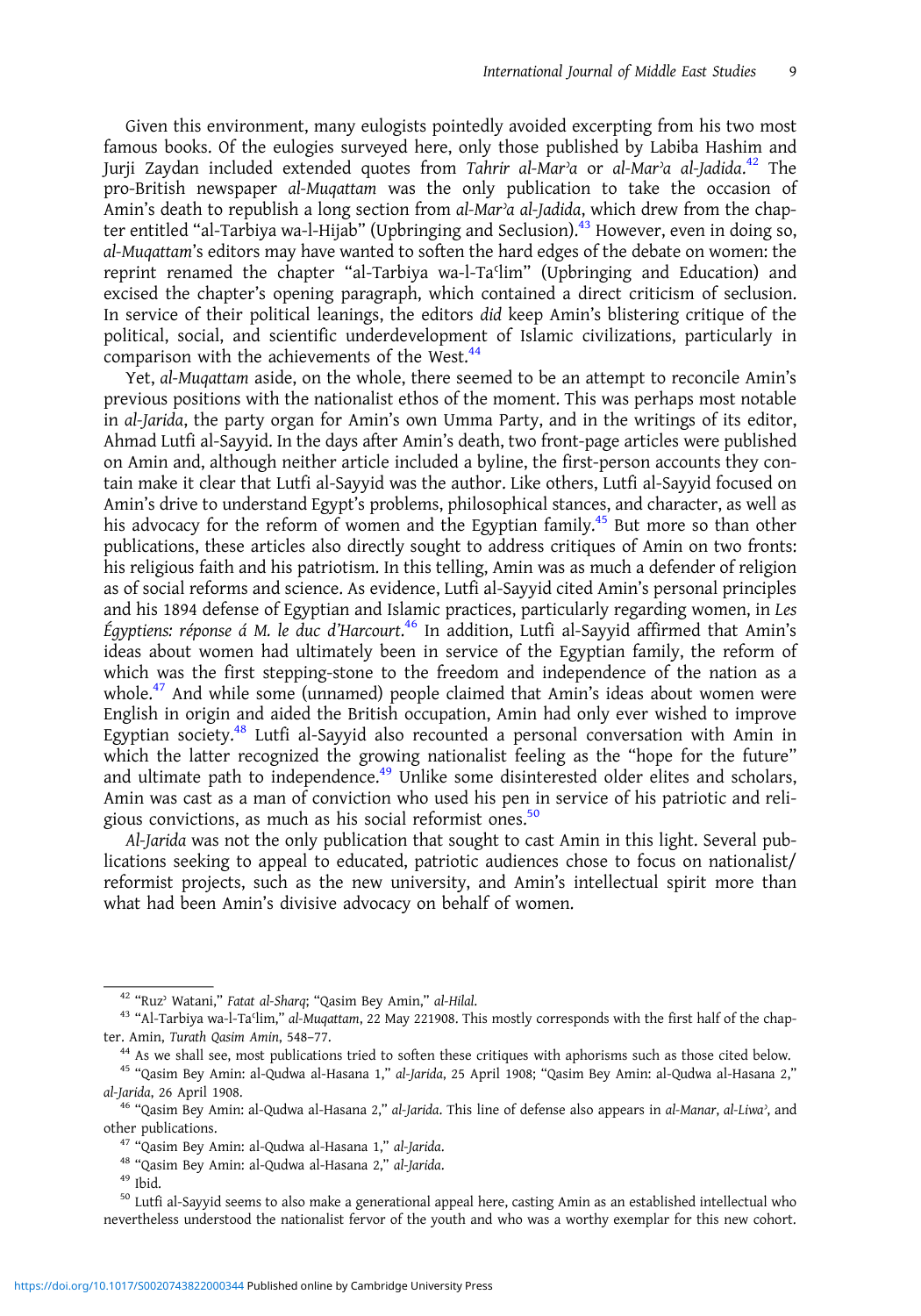#### The University Man

The idea for the first university-level institution in Egypt was already circulating when, in 1906, a committee was formed to begin in earnest to raise private funds for the endeavor.<sup>51</sup> Amin was a founding member and served as secretary and vice president and eventually headed the committee. He was an active spokesperson of the project and worked to solicit donations. By early 1908, the university committee was in full swing in preparation for the much-anticipated opening and was making regular headlines with plans and rhetoric connecting the intellectual project of the university to the nationalist aspirations of the day. Amin's last visits and speeches were on behalf of the university, which opened its doors in December 1908—eight months after his death.

Amin's last formal public speech, just one week before his death, laid out the vision for an Egyptian university in both nationalistic and intellectual terms. It was covered widely by the major daily papers.<sup>52</sup> Two leading journals, al-Muqtataf and al-Jami'a, quoted from it at length in their eulogies.<sup>53</sup> The overriding premise of the speech was that the university would be a place of inquiry and be deeply committed to "knowledge for knowledge's sake."<sup>54</sup> Unlike the older and well-established professional schools in Egypt, this new university would focus on subjects such as history, literature, and philosophy. Its students, these "sons of Egypt," would be the "leaders of public opinion . . . guiding [Egypt] to success and leading to her progress."<sup>55</sup> Amin celebrated those he considered at the pinnacle of Egyptian reformist projects: the intellectual elites who would drive the much-needed revival of the future nation. It should be noted that women, as potential attendees or beneficiaries of the university, were not mentioned by Amin or the commentators on his speech.<sup>56</sup> It was not only a project for Egypt's intellectual future, but it was also a future that was tacitly gendered as male.

Amin's contribution to the university project was also a major theme at the public commemoration of his life held on June  $5$ , 1908, in Cairo.<sup>57</sup> The event was hosted by Prince Ahmad Fuʾad, who had been tapped as the royal representative and president of the university, and the first speaker was Ahmad Zaki, secretary of the university committee and adjunct secretary to the Egyptian cabinet. $58$  Zaki's eulogy painted Amin as a man dedicated to "guiding the community to the principles of true progress" (irshād al-umma ilā ʿawāmil

 $51$  Reid, Cairo University, 22-27.<br> $52$  The speech was originally delivered on April 15, 1908, in Munifiyya and appeared in the April 16 issue of al-Mu'ayyad, the April 18 issues of al-Muqattam and al-Jarida, and the April 19 issue of al-Liwa'. The version of this speech that appears in the collected works compiled by 'Imara is missing some of the key passages. Qasim Amin,

Qasim Amin: al-Aʿmal al-Kamila, ed. Muhammad ʿImara, 5th ed. (Cairo: Dar al-Shuruq, 2008), 309–10.<br><sup>53</sup> "Qasim Bey Amin," al-Muqtataf 33, no. 6 (1 June 1908): 459–63; "Sawt Sarikh fi Rubuʿ al-Sharq," al-Jamiʿa, 6, no. 5<br>(J

<sup>54 &</sup>quot;Qasim Bey Amin," al-Muqtataf, 461; "Khutbat Hadrat Qasim Bey Amin," al-Mu<sup>2</sup>ayyad, 16 April 1908; "Khutbat Hadrat Qasim Bey Amin," al-Muqattam, 18 April 1908.<br><sup>55</sup> "Qasim Bey Amin," al-Muqtataf, 461; "Sawt Sarikh," al-Jami'a, 123, "Khutbat Hadrat Qasim Bey Amin,"

al-Muʾayyad; "Khutbat Hadrat Qasim Bey Amin," al-Muqattam. This same notion was reflected in one of the aphorisms cited below which appeared in Majallat Sarkis. Amin, Kalimat, 50; Arnett, "Aphorisms," #87.<br><sup>56</sup> This is ironic because, early on, the Egyptian University did have a formal "women's section" (1909–12). The

section seems to have consisted primarily of various lecture series for, and occasionally by, women. The section was closed in 1912 due to opposition from male students and some in the press. Reid, Cairo University, 51–56; Baron, The Women's Awakening, 132.<br><sup>57</sup> Al-Jarida dedicated the first five pages of its June 6, 1908, issue to the five speeches and four poems that had

been prepared for the event. Here I will cite from al-Jarida, although these same speeches also appeared in  $al$ -Mu'ayyad over the June 6, 7, and 8 issues. Other publications covered the events/speeches to varying degrees.<br><sup>58</sup> Both men played instrumental roles in selecting the lineup for that day: Zaki had solicited the eulogi

time and Fuʾad read through and approved each one. The solicitations of eulogies appeared in "Qasim Bey Amin," al-Jarida, 28 May 1908, and "Taʾbin Qasim Bey Amin," al-Jarida, 1 June 1908. After the event, the role Fuʾad played was explained in "Khutbat al-Ustadh Hilbawi Bey," al-Jarida, 8 June 1908. For more on the royal family's influence at this stage of the university project, see Reid, Cairo University, 28–31.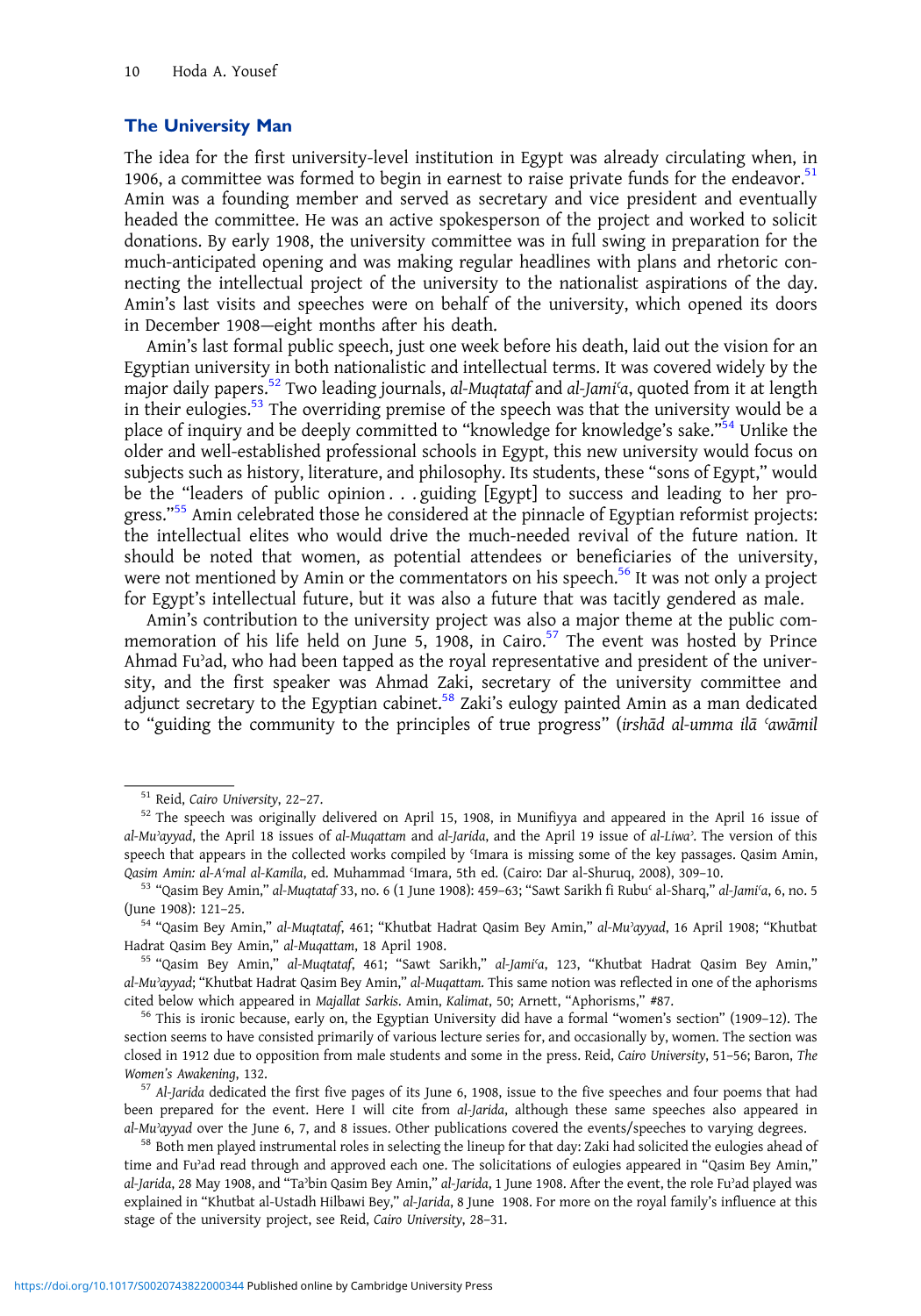al-irtigā<sup>,</sup> al-saḥīh), primarily through his work on behalf of the university.<sup>59</sup> Amin had worked tirelessly to raise money, despite the economic difficulties of the times, and had brought together the interested parties to make the university a near reality. This was portrayed as a moment of unity in service of a true nationalist project, with Amin at its forefront. Personifying the university, Zaki said the university wishes "mercy on its first martyr in its service and it hopes that it will live up to its mission—that is, forming countless men who will fill the hole that has appeared with the death of Qasim Amin."<sup>60</sup> Similarly, other eulogists that day portrayed Amin's dedication the university project as an extension of his commitment to the Egyptian people. $61$ 

In contrast with Hashim's eulogy, these oral commemorations tended to elide or minimize Amin's writing on the "woman question." For example, of the five speeches prepared for the June 5 event in Cairo, only one mentioned Tahrir al-Mar'a and al-Mar'a al-Jadida at any length.<sup>62</sup> The rest focused on Amin's university work, personal character, writing ability, and juridical work. Of course, eulogists were clearly well acquainted with the events of 1899 and 1900, and many recounted the uproar his books caused. However, Amin's legacy was about many things, well beyond the objective of female empowerment.

#### Scholar, Thinker, and Writer

Rather than his potentially divisive positions on the "woman question," eulogists soon had something else to focus on: the newly uncovered aphorisms that were published under the title Kalimat li-Qasim Bey Amin. Upon Amin's death, Lutfi al-Sayyid asked Saʿd Zaghlul to procure from the family a copy of the journal Amin had used to note down his thoughts. With the help of another of Amin's acquaintances, ʿAtif Barakat, al-Jarida's press published a small book of 103 aphorisms exactly one month after Amin's death, on May  $21.63$  To publicize the booklet, the press not only sent out copies to other newspapers and journals, but also adver-tised and published excerpts from the book in the daily paper ([Fig. 2](#page-12-0)).<sup>64</sup> The excerpts chosen by al-Jarida spoke to Amin's views on religion, science, and morality, as well as his commentary on the literary and intellectual classes of the time. Demonstrating a canny understanding of public interest in this new work, all fifteen of the aphorisms al-Jarida selected would appear in at least one other publication over the next few months. Also, foreshadowing the minimization of the "woman question," none of the excerpts mentioned women at all. It was this alternative legacy that al-Jarida's editors cited as proof that Amin was among "the great thinkers" (kibār al-mufakkirīn) of his time.<sup>65</sup> What had served as a sort of personal journal was now published as a window into the inner workings of a true reformer, intellectual, and servant of the nation.

It made an impression. Between May and June 1908, three journals published eulogies that featured the aphorisms prominently and two speeches at the June 5 event quoted from them.<sup>66</sup> Meanwhile, once the book became available,  $al$ -Mu<sup> $\alpha$ </sup>ayyad published excerpts of fifteen aphorisms over two days and al-Muqattam provided a shorter excerpt

<sup>&</sup>lt;sup>59</sup> Ahmad Zaki, "Kalima li-Ahmad Zaki Bey," al-Jarida, 6 June 1908.<br><sup>60</sup> Ibid.<br><sup>61</sup> ʿAbdallah Abaza, "Kalima li-Hadrat ʿAbdallah Bey Abaza," al-Jarida, 6 June 1908; Khalil Matran, "Kalimat Khalil Afandi Matran," al-Jarida, 6 June 1908; Dawud ʿAmmun, "Kalimat Dawud Bey ʿAmmun," al-Jarida, 6 June 1908.<br><sup>62</sup> This speech by Dawud ʿAmmun will be discussed below. The other scheduled speakers for the event were

Ahmad Zaki, Lutfi al-Sayyid, ʿAbdallah Abaza, and Ibrahim al-Hilbawi. Saʿd Zaghlul also spoke, but the text of his speech was not recorded in the papers.<br><sup>63</sup> Ahmad Lutfi al-Sayyid, "Dhikra Qasim Bey Amin," *al-Muqtataf*, no. 1 (1 July 1917): 46; Siddiq, "Qasim Bey Amin

wa-Kalimat al-Tanwir," 45.<br><sup>64</sup> "Kalimat li-Qasim Bey Amin," *al-Jarida*, 21 May 1908; "Kalimat li-Qasim Bey Amin," *al-Jarida*, 23 May 1908. Short<br>advertisements for the book started appearing on June 2 in the back pages.

<sup>&</sup>lt;sup>65</sup> "Kalimat li-Qasim Bey Amin," al-Jarida, 21 May 1908.<br><sup>66</sup> In addition to the publications discussed here, according to Siddiq, the paper Misr (by Tadrus Shanuda al-Manqabadi) published two articles that included excerpts of the Kalimat on May 27 and June 2, 1908.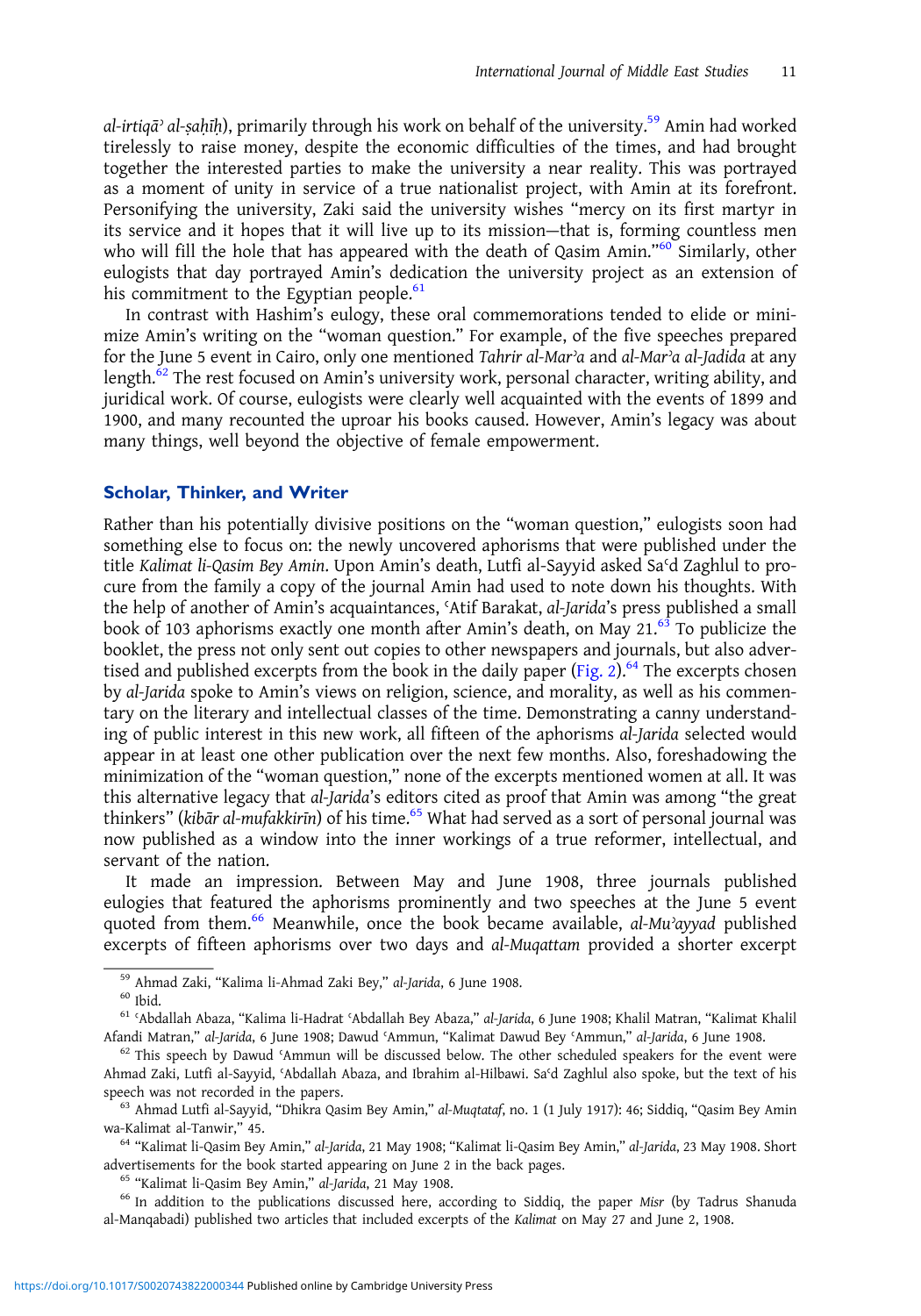<span id="page-12-0"></span>inel الحر يدة بسراي البارودي بباب الحا

Figure 2. Advertisement for the Kalimat in al-Jarida, June 2, 1908.

of five.<sup>67</sup> Even al-Liwa<sup>2</sup>, which had a more subdued coverage of Amin's death, praised the Kalimat as "proof of the merit of the deceased and the clarity of his vision."<sup>68</sup> In total, fifty-eight of Amin's aphorisms were quoted in eight different publications.<sup>69</sup> Most aphorisms were cited only once or twice, but eighteen appeared three or more times.<sup>70</sup> One of the most oft-quoted aphorisms seemed to hint at a détente that many of these eulogists sought; it began: "The fanaticism of the people of religion and the arrogance of the people of science is the source of the apparent conflict between religion and science. It is not correct that there is a true difference between them, now or in the future."<sup>71</sup> Amin then went on to give each side its due—science for its drive toward discovery, and religion for its understanding of the unknowable. This conciliatory tone struck a chord with six different publications.<sup>72</sup>

li-Qasim Bey Amin," al-Manar 11, no. 4 (May 30, 1908): 306; "Kalimat li-Qasim Bey Amin," al-Muʾayyad; "Qasim

<sup>67</sup> "Kalimat li-Qasim Bey Amin," al-Muʾayyad, 21 May 1908; "Min Kalimat li-Qasim Bey Amin," al-Muʾayyad, 24 May 1908, 5; "Akhbar Mahaliyya," al-Muqattam, 26 May 1908.<br><sup>68</sup> "Kalimat li-Qasim Bey Amin," al-Liwa<sup>,</sup> 23 May 1908. This short notice indicated that the newspaper was con-

sidering publishing examples of these aphorisms. It is unclear if that happened.<br><sup>69</sup> These publications were al-Ahram, al-Hilal, al-Jarida, Majallat Sarkis, al-Manar, al-Mu<sup></sup>ayyad, al-Muhit, and

al-Muqattam. Although I hesitate to draw a conclusion based on a small sample of two, it is perhaps worth noting that, as far as I can tell, neither of the female-led publications, Fatat al-Sharq or al-Jins al-Latif, took note of the publication of the Kalimat.  $^{70}$  These were Arnett, "Aphorisms," #1, 3–8, 13, 16–19, 22, 25, 26, 38, 44, and 52; Amin, Kalimat, 3–11, 13–14, 18, 22,

<sup>26</sup>–27.

 $71$  Amin, Kalimat, 4-5; Arnett, "Aphorisms," #8. The English translations used here have been adapted from Arnett's work.

<sup>&</sup>quot;تعصب أهل الدين وغرور أهل العلم هما منشأ الخلاف الظاهر بين الدين والعلم. وليس بصحيح أن يوجد بينهما خلاف حقيقي لا في الحال ولا في الاستقبال ما دام موضوع العلم هو معرفة الحقائق المؤسسة على الاستقراء. فمهما كثرت معارف الانسان لا تملأ كل فكر ه – بعد كل اكتشاف يتحققه العلم يبحث عن اكتشاف آخر وفي نهاية كل مسئلة يحلها تظهر مسألة جديدة تطالبه بحلها. الآن وغداً يشتغل عقل الانسان بالعلم أي بمعرفة الحوادث الثابتة ولا يمنعه ذلك من التفكر في المجهول الذي يحيط بها من كل طرف. هذا المجهول الذي كان ويكون بعُد الذي لا قرار له ولا حد لا في الزمان ولا في المكان هو دائرة اختصاص الدين."<br>21 cited in "Akhbar Mahaliyya," *al-Muqattam*; "Kalimat li-Qasim Bey Amin," *al-Jarida*, May 21, 1908; "Kalimat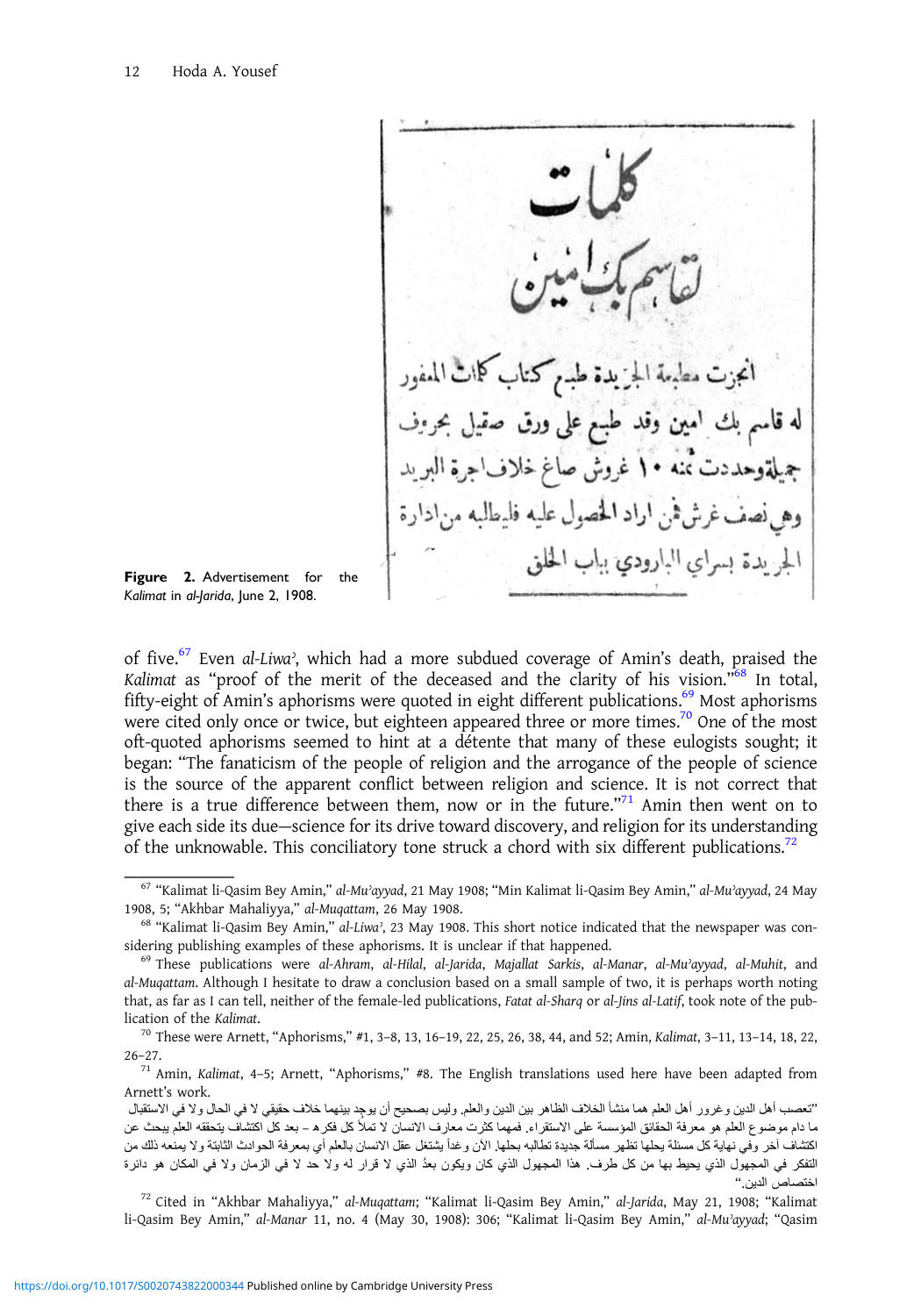Several journals also used the Kalimat directly in their eulogies of Amin as a way to highlight the qualities and aspects of his legacy they most admired. For example, 'Iwad Wasif's monthly journal, al-Muhit, began by praising Amin as a true patriot and reformer (al-muṣliḥ al-ḥaqīqī, al-waṭanī al-ḥaqīqī) who was attacked for his two famous books because of his audacious questioning of tradition.<sup>73</sup> Then, as the eulogy turned to Amin's character and judicial work, quotes from the Kalimat were used to explicate Amin's views on forgiveness and the purpose of moral education. The author ended the eulogy by claiming that Amin's thoughts on science, religion, freedom, true love, and the Arabic language were all proof that his death was "a true loss felt by those who know the value of true men [al-rijāl al-ḥaqīqiyyīn]."<sup>74</sup> The journal then provided a reprint of the first thirty-four aphorisms from the book.

Meanwhile, al-Ahram, which did not publish a full-length feature article upon the death of the author of Tahrir al-Mar'a, decided to do so when it received a copy of the Kalimat.<sup>75</sup> The unsigned article sidestepped Amin's previous works saying that "whether he was correct or not," Amin's opinions were well known and "we will not look at that teaching as a whole, nor will we offer to speak about it."<sup>76</sup> Rather, the article chose to feature Amin's "ideas for reforming many of the issues facing the community [umma] and its morals," using his musings in the Kalimat as a framework. According to al-Ahram, the Kalimat spoke to audiences who were "searching for the thinking man, like Qasim Amin, who has perceptive vision."<sup>77</sup> In its excerpts from the book, al-Ahram focused on a theme dear to many of the writers of this period: writers themselves.<sup>78</sup> The article quoted a widely cited aphorism highlighting Amin's critique of the status quo: "In Egypt, everyone who knows how to read and write is called worthy; if he studied something of science, he becomes a distinguished scholar; and if he excels in some cleverness or displays it, he is counted a genius."<sup>79</sup> Amin's remedy for this mediocrity was also cited: "The writer who loves his art publishes his thoughts as they are. He publishes the whole truth, no more, no less. And he does not accept to alter it, or change it, or back down from even one letter."<sup>80</sup> In particular, the notion of asserting the truth in opposition to popular opinion was seen as a sign of a courageous writer. It seems that writers themselves were partial to the idea that they, at their most noble, could serve as reformers and fierce truth-tellers.

With less commentary, but a clear subtext of social critique, the June issue of the monthly Majallat Sarkis simply prefaced a selection of twenty-nine aphorisms with the following: "The best of what can be read and memorized, that it may be a lesson for the current generation in Egypt."<sup>81</sup> Salim Sarkis, the editor, had a long history of publishing, often clashing with

Amin," al-Hilal, 515; "Qasim Bey Amin: Faqid al-Qadaʾ wa-l-ʿIlm wa-l-Wataniyya al-Haqiqiyya," al-Muhit 6, no. 5 (May

<sup>1, 1908): 197.&</sup>lt;br><sup>73</sup> Although the May issue was dated May 1, 1908, it clearly must have appeared later in the month after the May<br>21 publication of the Kalimat. "Qasim Bey Amin," al-Muhit, 194.

<sup>&</sup>lt;sup>74</sup> "Qasim Bey Amin," *al-Muhit*, 196.<br><sup>75</sup> Earlier in 1908, upon the death of Mustafa Kamil (albeit a more well-known figure), the paper ran a full article on him the next day. In contrast, Amin's death and funeral were reported on the back pages of local events in the April 22 and 23 issues of al-Ahram.<br><sup>76</sup> "Qasim Amin," al-Ahram, May 22, 1908.<br><sup>77</sup> "Qasim Amin," al-Ahram.<br><sup>78</sup> In particular, a series of aphorisms on Arabic, writing, and language reform were oft cited in these article

Amin, Kalimat, 11-14; Arnett, "Aphorisms," #22-26.<br><sup>79</sup> Amin, Kalimat, 3-4; Arnett, "Aphorisms," #6. Cited in "Qasim Bey Amin," al-Ahram; "Akhbar Mahaliyya,"

al-Muqattam; "Faqid Misr wa Atharahu al-Qalamiyya," Majallat Sarkis 4, no. 3–4 (1 June 1908): 89; "Kalimat li-Qasim Bey Amin," al-Jarida; "Kalimat li-Qasim Bey Amin," al-Muʾayyad; and "Qasim Bey Amin," al-Muhit, 197.

<sup>&#</sup>x27;'في مصر كل من يعرف القراءة والكتابة يسمى فاضلًا فاذا درس شيئًا من العلم صلر عالماً مفضالًا فاذا امتاز ببعض الحذق اواظهاره عدّ من النوابغ.''

<sup>80</sup> Amin, Kalimat, 8; Arnett, "Aphorisms," #16. Cited in "Qasim Amin," al-Ahram; "Kalimat li-Qasim Bey Amin," al-Jarida; "Kalimat li-Qasim Bey Amin," al-Manar, 306; "Kalimat li-Qasim Bey Amin," al-Muʾayyad; and "Qasim Bey Amin," al-Muhit, 199.

<sup>&</sup>quot;الكاتب المحب لفنه ينشر أفكاره كما هي. ينشر الحقيقة منزهة عن الزيادة والنقصان لا يقبل أن يبدل فيها أو يغير منها أو يتنازل عن حرف."<br><sup>81</sup> "Faqid Misr," *Majallat Sarkis*, 89.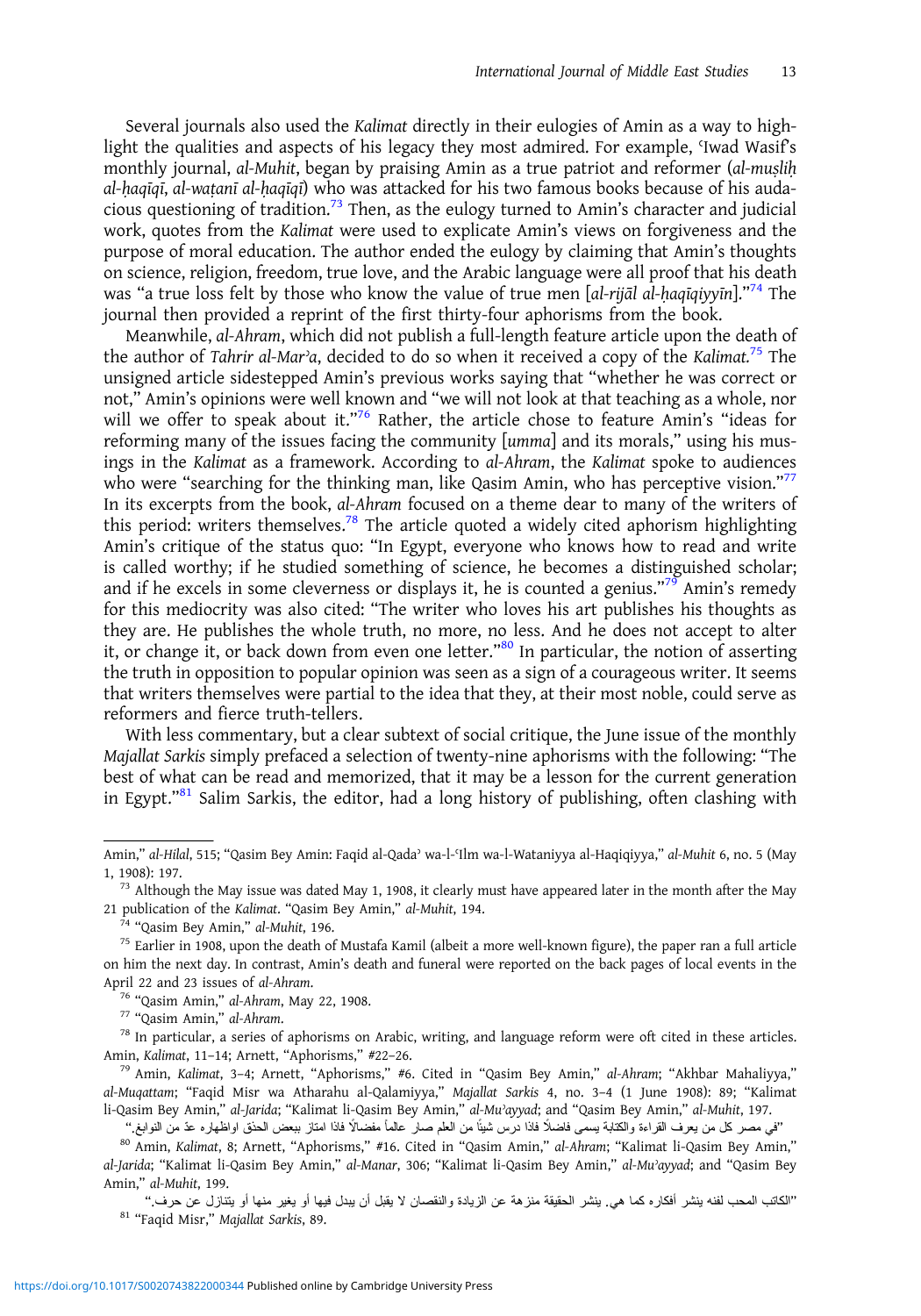government officials on issues of free speech and press freedom, before he started his namesake journal in 1905.<sup>82</sup> When reprinting Amin's Kalimat, Sarkis included sayings on true friendship, one on divorce, and several praising the increased patriotism of recent years. He also reprinted nearly all the aphorisms that dealt with publishing, Arabic language reform, and the idea of freedom of thought.<sup>83</sup> For example, Sarkis quoted Amin's words: "Real freedom requires expressing every opinion, spreading every school of thought, and promoting every idea."<sup>84</sup> The dream of a freer intellectual climate required men who could rise to the occasion. And while Amin held out hope for the intellectual output of the new university, he also had this scathing critique of the status quo:

In Egypt, there is not a complete scholar of all human knowledge nor one who specializes in a branch of learning and understands it completely. There is not among us a philosopher of general fame nor a writer of great repute like those that lead public opinion in the other nations, guiding them to prosperity and progress. Without them, in their place, a nation only has ignorant councilors and conniving politicians. The unvarnished truth is that all of Egypt's freedom, order, and justice exists and continues to exist only because of the work of foreigners and despite her own people. $85$ 

The lesson Sarkis wanted to impart was that the writers, thinkers, and reformers of his era could do much to nurture and achieve true freedom and progress. For both Amin and Sarkis, it was the intellectuals who could lead the way.

Even eulogies that did not directly use the Kalimat echoed themes that put writing and intellectualism at the fore. The well-established journal al-Muqtataf opened its unsigned remembrance of Amin with a long meditation on "the true measure of men" (qadr al-rijāl al-ḥaqīqī) and "the intrinsic value that expresses itself in their writing and their teachings" and whether it could stand the test of time.<sup>86</sup> "If a person has published written words," it concluded, "then it is the measure of his esteem. It by itself will be a guarantee of his everlasting memory if it is deserving of timelessness."<sup>87</sup> More than one writer noted that Amin's style—and how he deployed it—contributed to his capacity to reach the hearts and minds of his audience. The prominent lawyer Ibrahim al-Hilbawi noted that Amin's ability to express his thoughts to the public in clear Arabic was exceptional among a generation of students who went to government schools (at a time when Arabic language instruction was weak) and then did most of their advanced education in Europe.<sup>88</sup> Even Muhammad Rashid Rida, writing in his journal, al-Manar, found Amin's words "effective and powerfully appealing, making him among the best Arabic writers, despite his sparse study of its arts."89 This was high praise from Rashid Rida, who was a Muslim religious scholar by training. For

<sup>82</sup> Donald J. Cioeta, "Ottoman Censorship in Lebanon and Syria, 1876-1908," International Journal of Middle East Studies 10, no. 2 (1979): 176–78.<br><sup>83</sup> Amin, Kalimat, 11–14; Arnett, "Aphorisms," #22–26. Cited in "Faqid Misr," Majallat Sarkis, 89–91; and "Kalimat

li-Qasim Bey Amin," al-Jarida.<br><sup>84</sup> Amin, Kalimat, 3; Arnett, "Aphorisms," #1. Cited in "Faqid Misr," Majallat Sarkis, 89; "Kalimat li-Qasim Bey

Amin," al-Muʾayyad; and "Qasim Bey Amin," al-Muhit, 196.

<sup>&</sup>quot;الحرية الحقيقية تحتمل ابداء كل رأي ونشر كل مذهب وترويج كل فكر."<br>[35 Unlike most of the aphorisms I have analyzed here, this one only appeared in Majallat Sarkis. Amin, Kalimat Arnett, "Aphorisms," #87. Cited in "Faqid Misr," Majallat Sarkis, 95–96.

<sup>&</sup>quot;ليس في مصر عالم محيط بجميع العلم الإنساني وليس بيننا من اختص بفرع مخصوص في العلم ووقف نفسه على الالمام بجميع ما يتعلق به ولم يظهر منا فيلسوف اكتسب شهرة عامة ولا كاتب ذاع صيته أمثال هؤلاء هم قادة الرأي العام عند الأمم الأخرى والمرشدون إلى طرق نجاحها والمديرون لحركة تقدمها فاذا عنمتهم أمة حل محلهم الناصحون الجاهلون والسياسيون المشعوذونـ ـ والحقيقة المجردة عن الأوهام والاغراض أن كل ما وجد في مصر من<br>الحرية والنظام والعدل لم يوجد ولم يستمر الا بعمل الأجنبي وعلى رغم أهلها."

<sup>&</sup>lt;sup>86</sup> "Qasim Bey Amin," *al-Muqtataf*, 457.<br><sup>87</sup> Ibid., 458.<br><sup>88</sup> Ibrahim al-Hilbawi, "Kalima li-Hadrat Ibrahim Bey al-Hilbawi," *al-Jarida*, 6 June 1908, 5.<br><sup>89</sup> "Musab Misr," *al-Manar*, 227.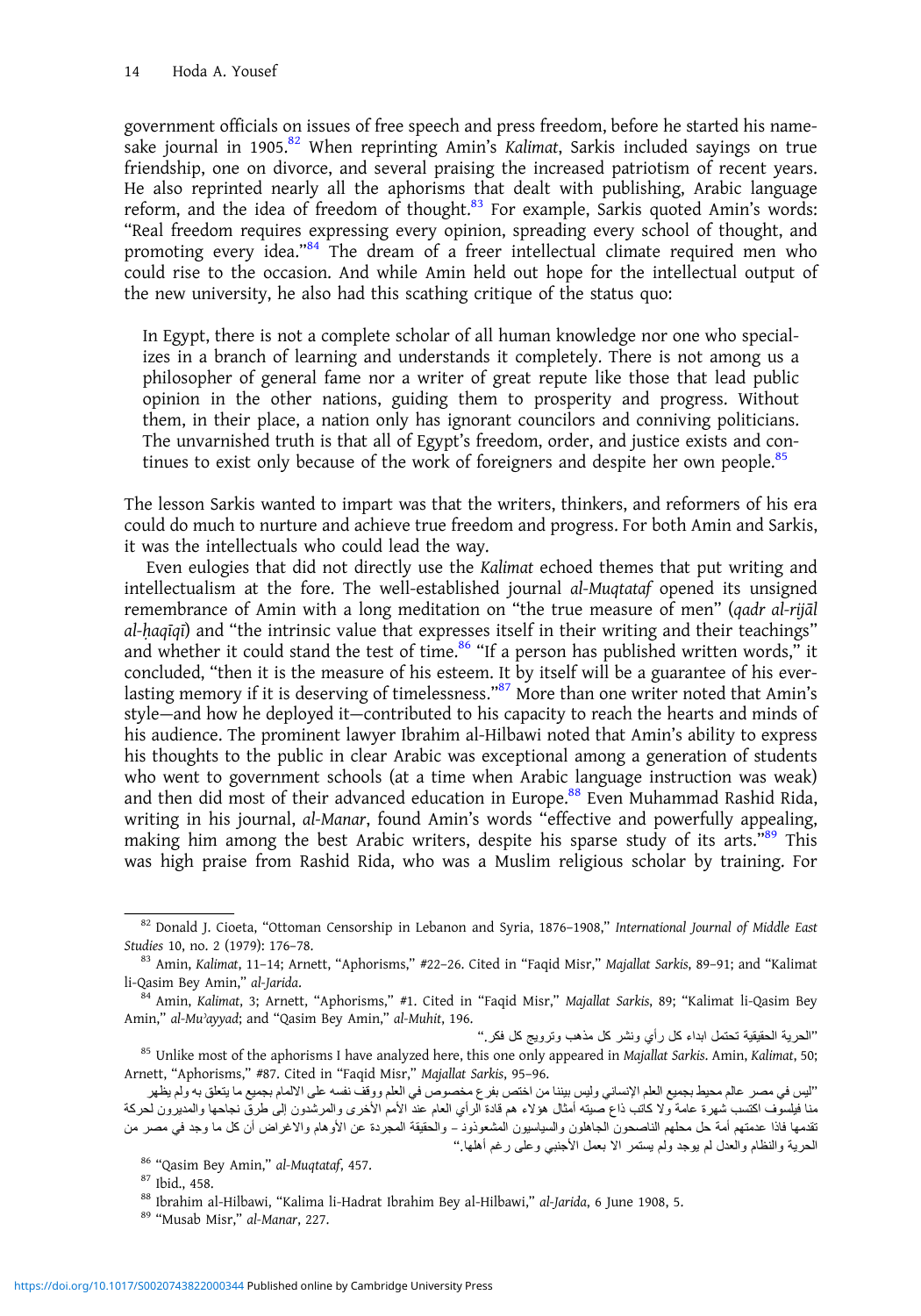these writers, writing was not simply a mode of communication: it was the way a man made a mark on the world.

For those interested in the intellectual projects of the era, how Amin came to his ideas was also central to his biography. Here, they found in Amin the example of an innovative thinker who, unlike many other authors of the day, did not simply copy or regurgitate other people's ideas.<sup>90</sup> However, the exact contours of what was "rational" and "independent" depended on the ideological leanings of the journalists themselves. For example, Jurji Zaydan saw in Amin an exemplar of freedom of thought (hurriyyat al-fikr), defined by Zaydan as an inquiry that was dispassionately in pursuit of the truth—free from the burden of tradition and habit.<sup>91</sup> Rashid Rida praised Amin's "independence of thought, quality of opinion, purity of mind, and expansiveness of imagination" among other qualities.<sup>92</sup> For Rashid Rida, as a religious reformer, Amin was a philosopher who was able to reimagine possibilities for Muslim societies. $93$  Others saw in Amin's thinking a more radical shift. Farah Antun, the proprietor of al-Jami'a and a staunch secularist, read Amin's works as a complete repudiation of the old Islamic civilization in favor of the "true civilization" (al-madaniyya al-haqīqiyya) of the modern world.<sup>94</sup> In Antun's reading, Amin had clearly elevated scientific and social ideals over religious ones and, in doing so, demonstrated that the path forward was paved by science and rationality.<sup>95</sup> Regardless of how Amin was perceived-as a moral philosopher or secular social scientist—the originality of his thought represented a new kind of intellectual for a new world.

A focus on Amin's intellectual and literary feats overshadowed even the most vigorous defenses of Amin's earlier proposals for reforming the status of women. For example, eulogizing his friend of fifteen years and fellow lawyer, Hasan Murad sought to bolster Amin's argument that reforming women—and by extension the Egyptian family—was necessary for modern society. $96$  But just as the role of women was important insofar as it served the society, so too was the role of the writer. Murad could scarcely separate the mission from the man; Amin's reforming impulses proved he was a philosopher and thinker of the highest order. His books, while notable for their diagnosis of Egyptian society, were "evidence of his noble ideology and proof of his high station in writing and rhetoric." After all, according to Murad, Amin believed that it was the duty of writers to "think and speak freely on every subject that can benefit the society in which he lives."<sup>97</sup> Amin was just such a writer.

These emphases—on moral courage, independence of thought, and an elite literary ethos—contrast with many issues in the Kalimat that were not as widely quoted or commented upon. For example, Amin's reflections on romantic love and the occasional reference to his time in Paris—musings that provided fodder for future biographies—seemed to hold little interest to this 1908 audience. Furthermore, of the few aphorisms that dealt with

<sup>90</sup> More than one eulogist referred to his "independence of thought" (istiqlāl al-fikr). Abaza, "Kalima," al-Jarida; "Musab Misr," al-Manar, 226. See also "Qasim Bey Amin," al-Muqtataf, 459; and "Qasim Amin," al-Hilal, 509. Amin's own aphorisms on the concept of original ideas were also widely quoted in eulogies: Amin, Kalimat, 14, 15, 18; Arnett, "Aphorisms," #26, 28, 38. Cited in "Akhbar Mahaliyya," al-Muqattam; "Faqid Misr," Majallat Sarkis, 91, 92; "Kalimat li-Qasim Bey Amin," al-Jarida, 23 May 1908; "Qasim Amin," al-Ahram; "Qasim Amin," al-Hilal, 515; and "Qasim Bey Amin," al-Muhit, 202, 203. <sup>91</sup> "Qasim Amin," al-Hilal, 509–510. The entry on Amin that later appeared in Zaydan's biographical dictionary,

Tarajim Mashahir al-Sharq, was essentially a reprint of the 1908 eulogy. Jurji Zaydan, Tarajim Mashahir al-Sharq fi al-Qarn al-Tasi<sup>c</sup> 'Ashar, 3rd ed., vol. 1 (Cairo: Matba<sup>c</sup>at al-Hilal, 1922), 310-19.<br><sup>92</sup> "Musab Misr," al-Manar, 226.<br><sup>93</sup> Ibid., 226, 228.<br><sup>94</sup> "Sawt Sarikh," al-Jami'a, 120.<br><sup>95</sup> This was an important theme in Antun's

<sup>149</sup>–58.

<sup>96</sup> Hasan Murad, "Qasim Bey Amin," al-Muʾayyad, April 26, 1908. According to the introduction to the article, this was a translation of a eulogy that had appeared in French in another publication.<br><sup>97</sup> Ibid.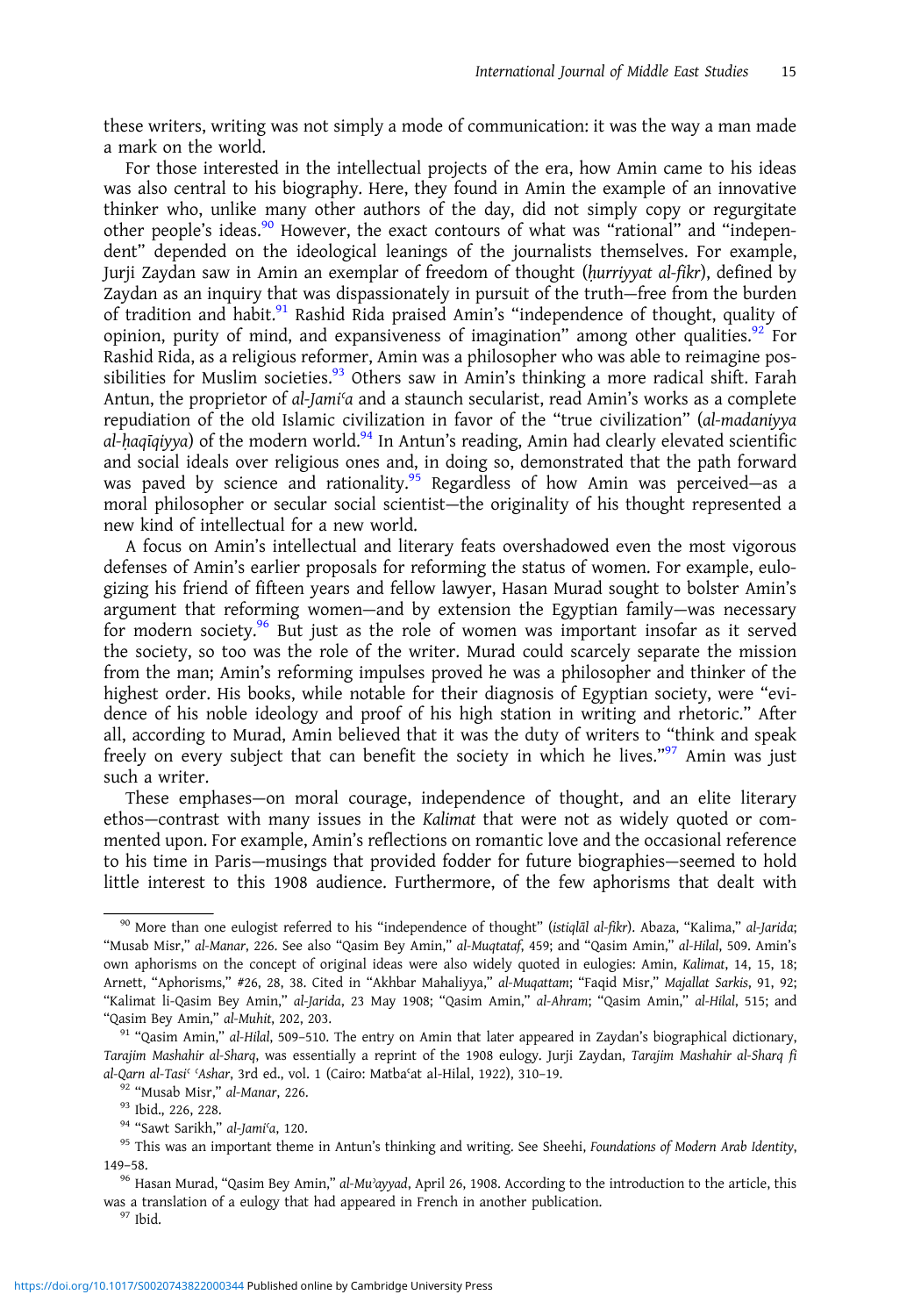injustice toward women, chiefly regarding divorce, almost none were cited in these eulogies.<sup>98</sup>

#### The "Woman Question" and Women

The "woman question" was certainly on the mind of writers of this period— the daily papers actively published competing articles on the proper role of women in Egyptian and/or Muslim society, face-veiling, and the like. Yet, when it came to Amin, the one issue related to women that drew the consistent attention of his eulogists was that of education. Unlike seclusion, veiling, and divorce and marriage practices, all of which were controversial in 1899, the value of female education had gained substantial ground by 1908. $99$  It was also a notion that worked well with the kind of intellectual and political ideal being developed as Amin's legacy: here was a daring, independent, and intelligent man. He needed an equally intelligent woman at his side (if not quite as independent or daring). In particular, references to Amin's dedication to the upbringing (tarbiya) or refinement (tahdhīb) or enlightening (tanwīr) of women, and by extension families, were a way for eulogists to acknowledge his ideas without directly addressing the more controversial issues in his two books on women.<sup>100</sup> Zaydan noted that at least "there was a desire among people to educate their girls and open new schools for that purpose."<sup>101</sup> Others shared Amin's hope for "a happy time when Eastern women would be educated and become like the upright women of the West in terms of education and upbringing."<sup>102</sup> To this end, several eulogies cited Amin's final public words on the day he died. He had visited a local club and welcomed a group of female European students, and he expressed his wish that one day Muslim women would be able to attend such a gathering side by side with their male counterparts.<sup>103</sup>

The June 5 eulogy delivered by the Lebanese Maronite lawyer Dawud ʿAmmun directly spoke to the issue of education as a moral and civilizational imperative. Echoing other eulogists, ʿAmmun asserted the centrality of female education to social reform, mostly by way of the formative role mothers could play in raising the morals and education of their children and, thereby, society as a whole.<sup>104</sup> For 'Ammun, Amin's two books on women were evidence of Amin's patriotism and reformist spirit. In fact, ʿAmmun's speech was the only one that day to directly suggest that Amin had sought to "liberate women in opposition to public opinion in Egypt and the rest of the Islamic countries." <sup>105</sup> But here, too, it was not about women. For ʿAmmun, women's education was important insofar as it could serve the "social body"

<sup>98</sup> Among the articles surveyed here, only one was cited in "Faqid Misr," Majallat Sarkis, 93. It read: "For us, marriage is a man possessing a woman for a day, a month, a year, or several years and it ends at the man's will. There is no difference between this and an unlawful relationship as long as a man can show his wife the door and tell her, 'Get out.'" Amin, Kalimat, 37; Arnett, "Aphorisms," #69.

<sup>&</sup>quot;الزواج عندنا حيازة رجل لامرأة يوماً أو شهراً أو سنة أو عدة سنين حيازة تنتهي بمجرد إرادة الرجل ولا فرق بينها وبين الحيازة غير الشرعية ما جاز للرجل أن يدفع زوجته الى الباب ويقول لها أخرجي."<br>"Lisa Pollard, Nurturing the Nation: The Family Politics of Modernizing, Colonizing and Liberating Egypt (Berkeley, CA:

University of California Press, 2005). Despite the ongoing and active debate about exactly what could/should be included in girls' education, the general sense was that education was good for girls and women.<br><sup>100</sup> Al-Hilbawi, "Kalima," *al-Jarida*; Abaza, "Kalima," *al-Jarida*; "Musab Misr," *al-Manar*, 226. Although these terms

were sometimes used interchangeably with education (ta<sup>q</sup>līm), they each carried a different valance and connotation. For example, reformers of the era debated between the value of formal schooling and simply "raising" girls with the proper morals and attentiveness to their duties. See Hoda A. Yousef, Composing Egypt: Reading, Writing, and the Emergence of a Modern Nation, 1870–1930 (Stanford, CA: Stanford University Press, 2016), 53–54.<br><sup>101</sup> "Qasim Amin," al-Hilal, 514.<br><sup>102</sup> "Qasim Bey Amin," al-Muqtataf, 459.<br><sup>103</sup> "Musab Misr," al-Manar, 226; "Sawt Sarikh,"

al-Hamid Hamdihad a line about how Amin had "championed" (naṣartahunna) Muslim women who had been oppressed. ʿAbd al-Hamid Hamdi, "Marthiyyat ʿAbd al-Hamid Afandi Hamdi," al-Jarida, 6 June 1908.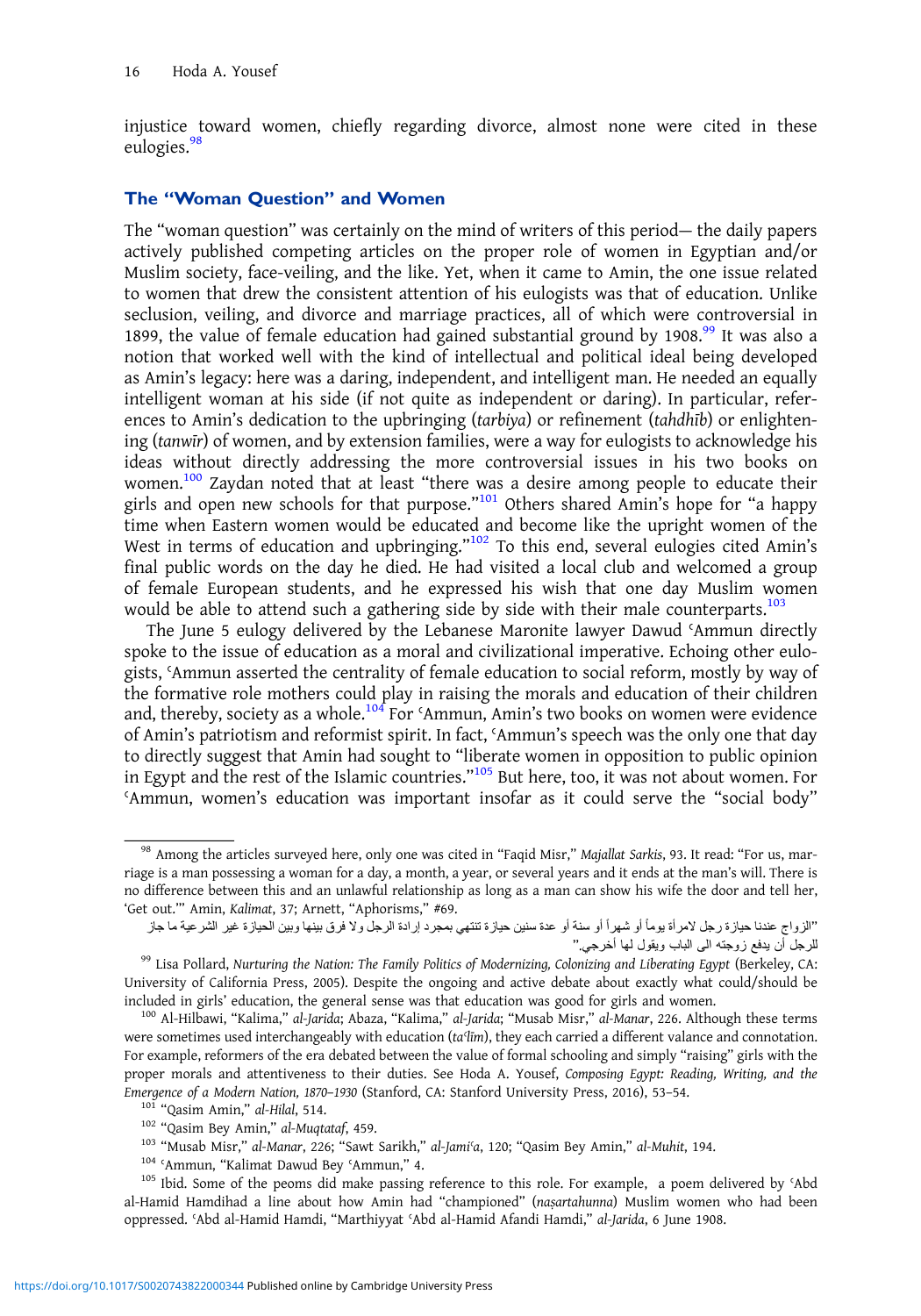$(al$ -hay'a al-ijtimā $'$ iyya). As was the case with other eulogies, the potential impacts of Amin's work on the lives of women was largely absent.

The male writers who came closest to addressing Amin's influence on the lives of women were Zaydan and Lutfi al-Sayyid, although with markedly different conclusions. Lutfi al-Sayyid's eulogy of Amin contained a rather laudatory vision of the last decade of reforms.<sup>106</sup> Women had been freed from their prisons due to Amin's two books: they had newfound equality between themselves and their husbands in their domestic lives, and their fathers were eager to educate them.<sup>107</sup> In fact, women owed a debt of gratitude to their liberator (muharririhinna), Qasim Amin.<sup>108</sup> In return, women were supposed to fulfill their duty to their community (umma)—presumably by strengthening the Egyptian family, the core foundation of society. This focus on education and the family was consistent with readings of Amin's work that were neutered of more controversial issues.

Zaydan was equally admiring but more sanguine about the results. Unlike others who broadly proclaimed Amin "a candid voice that rang out throughout the East"(sawt sārikh  $\hat{\pi}$ rubūʿ al-sharq), Zaydan called him more specifically "the champion of the Muslim woman and the evangelist of family reform" (naṣīr al-marʾa al-Muslima wa-l-dāʿī ilā iṣlāḥ al-ʿāʾila).109 In his assessment of these reforms, Zaydan included a detailed account of Amin's arguments about veiling and seclusion, polygamy, and divorce. Zaydan also directly evoked "emancipatory" rhetoric by saying that Amin saw the enslavement of women and "took it upon himself to free her," although Amin did not expect to see results in his own lifetime.<sup>110</sup> In actuality, Zaydan painted a rather bleak picture of the immediate aftermath of the 1899 controversy: only a few people publicly defended Amin and, after a year or two, interest in his ideas waned. The only aftereffect seems to have been the increased interest in girls' schooling and education. Zaydan expected that it would take years for people to digest Amin's ideas, but he did predict that women would one day look back on Amin with appreciation, and his name would be "etched in lights" upon the social history of the East.<sup>11</sup>

Zaydan's somewhat prophetic vision of Amin's future place in some feminist circles was also foreshadowed in one final eulogy, this one penned by a woman. In July 1908, Malaka Sa<sup>c</sup>d started a journal entitled al-Jins al-Latif.<sup>112</sup> Her second issue (in August) led with an article addressed "To the Spirit of Our Dearly Deceased: Qasim Amin."<sup>113</sup> She began by thanking Amin for his work in fighting to free Egyptian women from their bonds and prisons of ignorance. She then gave an assessment, not of Amin's work, but of Egyptian men. It was not pretty. They sought their own improvement, but not that of women; they believed women were created to serve men as housekeepers and slaves; they did not realize that women were the ones who would raise the next generation, for good or for ill. Furthermore, unlike many male eulogists, who painted a rosy educational picture, she called Egyptians to task for their lack of dedication to educating women: "The Egyptian man firmly

<sup>&</sup>lt;sup>106</sup> "Qasim Bey Amin: al-Qudwa al-Hasana 1," *al-Jarida.*<br><sup>107</sup> Ibid. There was indeed increased activity in terms of girls' schooling during this period. However, these efforts reached very few Egyptians: in 1915, only an estimated 6 percent of girls were receiving formal education. That number was 24 to 29 percent for boys. Indeed, lack of public education, for both boys and girls, was a point of contention between the nationalist parties and the British-controlled Ministry of Education during this period. For more, see Yousef, Composing Egypt, 18–19, 79–83, 147–55. Meanwhile, Lutfi al-Sayyid suggested Amin had only "temporarily" stepped away from this issue to pursue the university project because the Ministry of Education and people in general had been so diligent in opening girls' schools. "Qasim Bey Amin: al-Qudwa al-Hasana 2," al-Jarida.<br><sup>108</sup> "Qasim Bey Amin: al-Qudwa al-Hasana 1," al-Jarida.<br><sup>109</sup> These were the titles of al-Jami'a's and al-Hilal's eulo

families was a common theme in discussions about Amin's reforms. See, for example, "Musab Misr," al-Manar, 226; and "Qasim Bey Amin," al-Muqtataf, 458.<br><sup>110</sup> "Qasim Amin," al-Hilal, 511. <sup>111</sup> Ibid., 514.<br><sup>111</sup> Ibid., 514. <sup>112</sup> For more on Saʿd's views, see Baron, *The Women's Awakening*, 109–10. Reprints of the journal can be fou

<sup>ʿ</sup>Abir Hasan, ed., al-Jins al-Latif (Cairo: al-ʿArabi li-l-Nashr wa-l-Tawziʿ, 2001). <sup>113</sup> "Ila Ruh Faqidina al-ʿAziz," al-Jins al-Latif 1, no. 2 (August 1908): 34–46.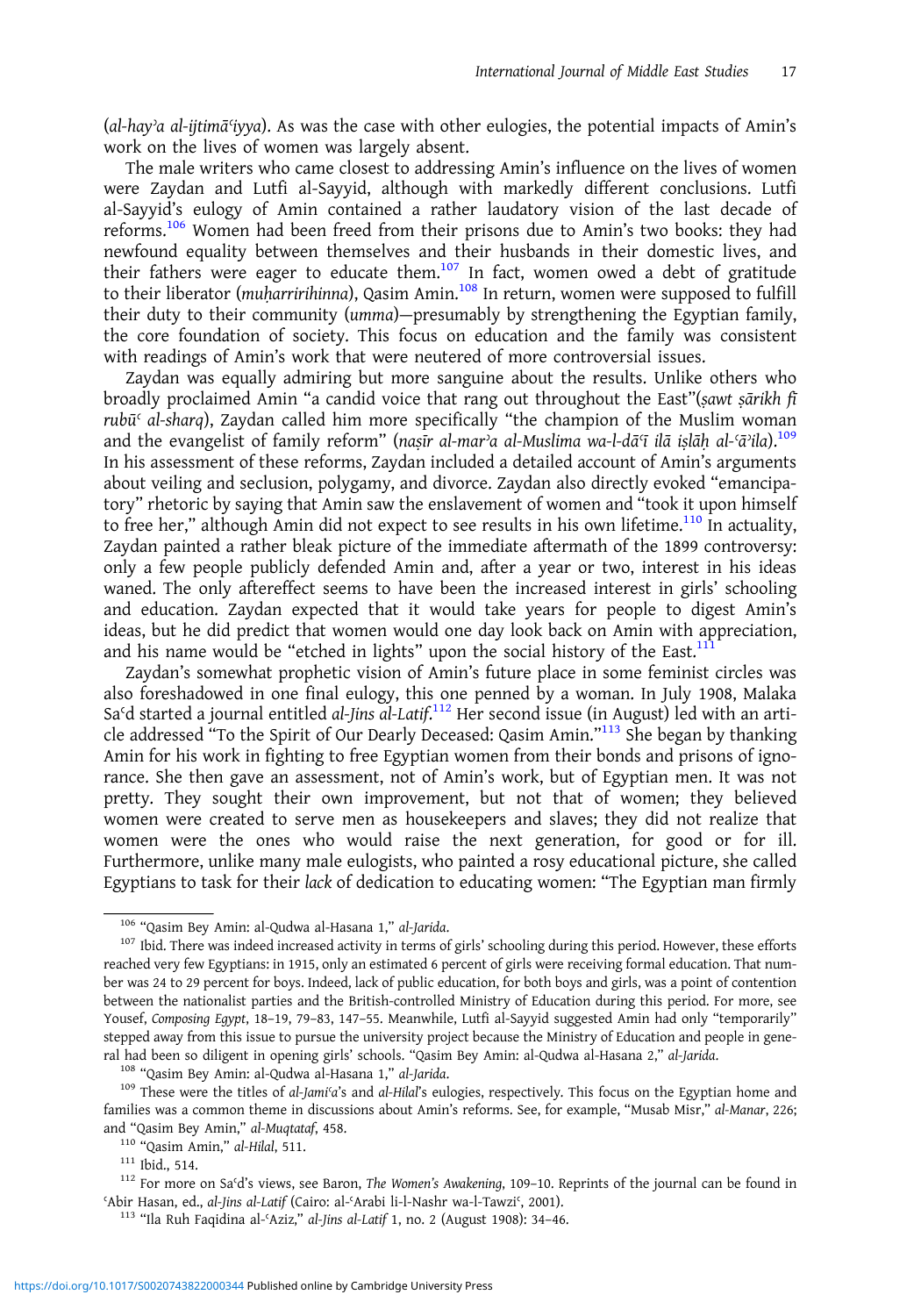believes that if a woman is educated, she is corrupted. . . . Just look at how many of today's men call for the necessity of not educating women."<sup>114</sup> Echoing Labiba Hashim, Sa'd evoked Amin's life, not as a theoretical ideal, but rather as a call to further action: "O noble men, have you understood the value of the beloved deceased and lived up to your duty toward him?" As she concluded her remembrance, Sa'd addressed women whom she saw as too complacent and unwilling to help those "who are fighting for your freedom." In a stance that presaged the strategies female activists would adopt over the next few decades, Saʿd urged women to take a lesson from the nationalist movement by working for independence and by "running behind men in the path to freedom."<sup>115</sup>

Even in their admiration, not all female writers were so unflinchingly positive about Amin's suggestions for women. One writer of this period, Malak Hifni Nasif (d. 1918), did not eulogize Amin directly but did use the occasion of his death to recommend that Egypt start a national cemetery to honor men who had worked to improve the nation. In Amin's case, she hoped that he would one day be recognized by the Egyptian masses as someone who "fought for social progress and promoting the situation of women."<sup>116</sup> As an educator and prolific writer herself, Nasif agreed with the overall notion of female empowerment and education and was particularly attuned to the injustices of Egyptian marriage practices. However, she was less impressed with the suggestion that women should unveil, writing in an article soon after Amin's death: "We do not follow the opinion of a person who commands us to veil, nor the opinion of the one who tells us to unveil based on what one person wrote or the other said."<sup>117</sup> Rather, she advocated, "give women the best education, raise them well, teach the new generation, and correct your own morals so the umma becomes better behaved. Then, leave women to choose what is best for them and for the good of the umma."<sup>118</sup> Here again, the impetus was on men to improve themselves for the sake of society. So, while Amin's death was a way for some of his male contemporaries to celebrate an example of a modern reformer and writer—for Saʿd and Nasif, as with Hashim—it was an opportunity to call for a more active and concrete reformist platform on behalf of women. For these women, Amin's legacy was about them.

#### Conclusion

Speaking to a group of students from the Egyptian University in 1917, Lutfi al-Sayyid was pleased to report that although Amin had bravely faced a barrage of criticism some eighteen years earlier, the essential truth of his ideas had spread: "Today we know of no man in the country who opposes the education of women."<sup>119</sup> The battle had been won, apparently. Another admirer of Amin, Muhammad Haykal, echoed this strain of self-congratulatory thinking more than a decade later.<sup>120</sup> In his 1929 biographical sketch of Amin, Haykal imagined that if Amin were alive he would be amazed by the "feminist awakening" (al-nahḍa al-nisawiyya) of the day, the relative freedoms women enjoyed, and the legal reforms that

Multaqa al-Marʾa wa-l-Dhakira, 1998), 61. This originally appeared in the article "al-Hijab am al-Sufur," al-Jarida, 13 June 1908.<br><sup>118</sup> Nasif, *al-Nisaʾiyyat*, 64.<br><sup>119</sup> The talk was given on April 20, 1917, and republished in two issues of *al-Muqtataf*: Lutfi al-Sayyid, "Dhikra

Qasim Bey Amin," al-Muqtataf, no. 1 (1 July 1917): 45–50; Ahmad Lutfi al-Sayyid, "Dhikra Qasim Bey Amin [Continued]," al-Muqtataf, no. 2 (1 August 1917): 156–62. This quote is from Lutfi al-Sayyid, "Dhikra Qasim Bey

<sup>120</sup> In 1929, Haykal included Amin in his Tarajim Misriyya wa-Gharbiyya (Cairo: Dar al-Maʿarif, 1980). Haykal initially wrote a series on Amin for the February 25, March 3, April 14, and May 19, 1916, issues of al-Sufur. These were later reprinted in Muhammad Husayn Haykal, Fi Awqat al-Faragh, 2nd ed. (Cairo: Maktabat al-Nahda al-Misriyya, 1968).

<sup>114</sup> Ibid., 35.<br><sup>115</sup> Ibid., 36.<br><sup>116</sup> Nasif wrote under the pen name "Searcher in the Desert." Bahitha bi-l-Badiyya, "Iqtirah Bina<sup>,</sup> Madfan Wahid li-`Uzama<sup>,</sup> Misr," al-Jarida, 10 June 1908.<br><sup>117</sup> Malak Hifni Nasif, al-Nisaʾiyyat: Majmuʿat Maqalat Nushirat fi al-Jarida fi Mawduʿ al-Mar<sup>,</sup>a al-Misriyya (Cairo: